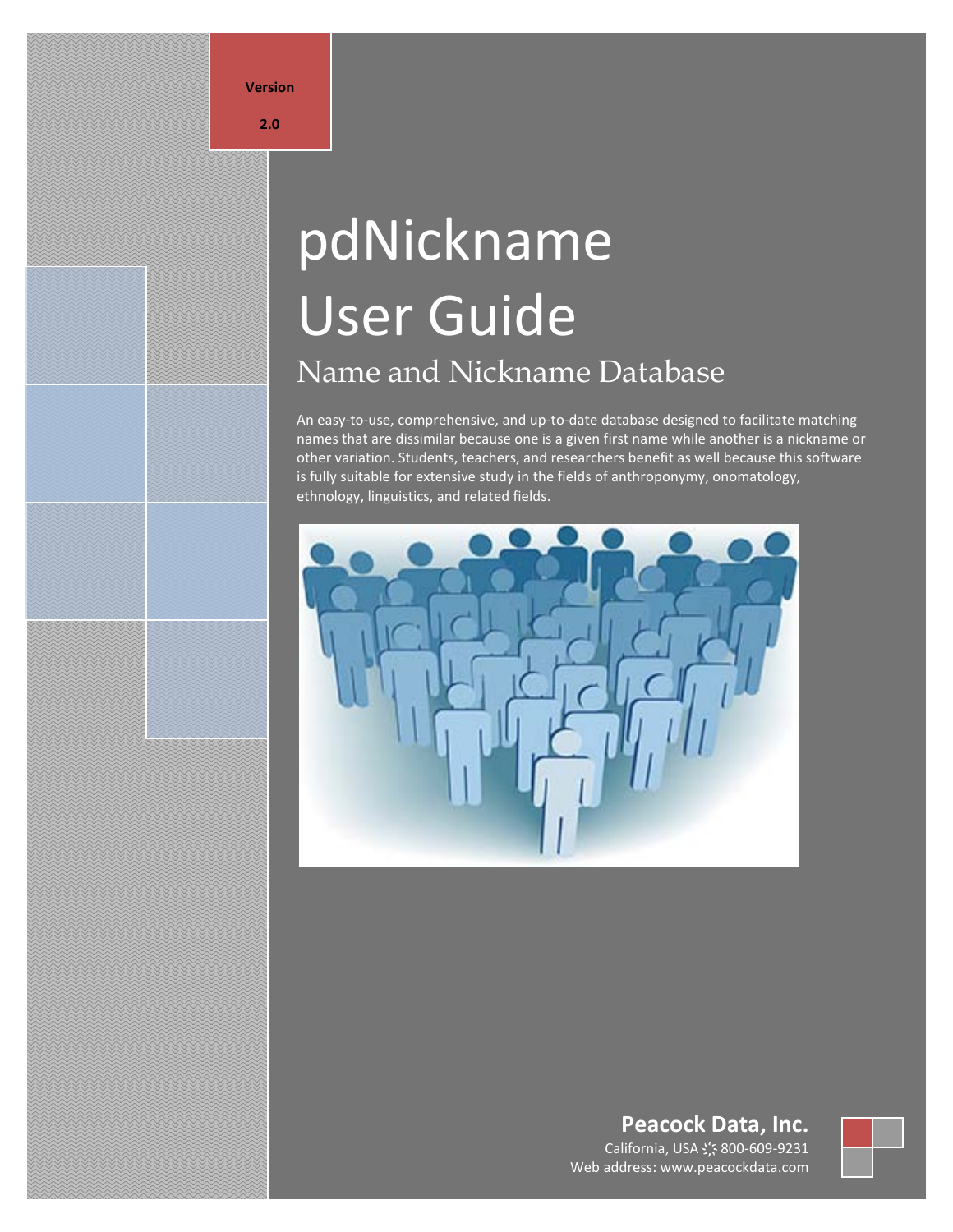# TABLE OF CONTENTS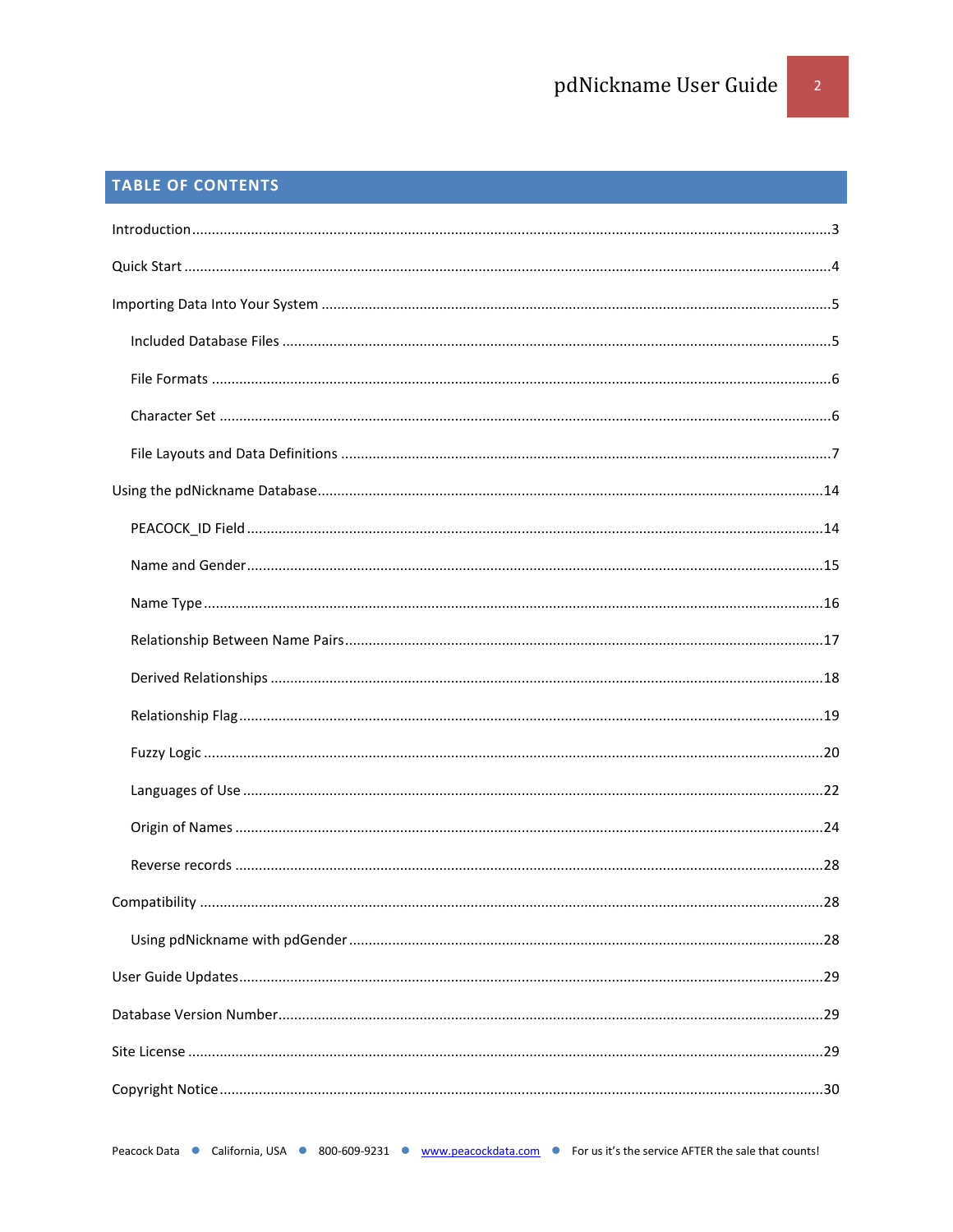# <span id="page-2-0"></span>**INTRODUCTION**



Matching and merging names can be tricky. How do you relate William Smith with Bill Smith? The answer is **pdNickname**. It is an easy-to-use, comprehensive, and up-to-date database designed to facilitate matching names that are dissimilar because one is a given first name while another is a nickname or other variation.

A one-of-a-kind proprietary resource developed and tested in the field over more than 20 years, this package contains a large set of related English, Spanish, and international first names and nicknames covering more than 200 languages along with a host of additional features never before available on this scale. The full system even incorporates sophisticated fuzzy logic.

In addition to its value for businesses and organizations working with lists of names, this product is also fully suitable for students, teachers, and researchers working in the fields of anthroponymy, onomatology, ethnology, and linguistics, and related areas.

*pdNickname* is available in **Pro** and **Standard** editions. This guide covers both versions.

#### PRO EDITION

The *Pro* edition includes 3.9 million first name variation records with the relationship-type for each name pair, type and origin of each name, languages of use, and a sophisticated system of fuzzy logic which allows matching first name and nickname data that has typographical errors or utilizes stylized spelling methods.

#### STANDARD EDITION

The *Standard* edition includes 1.28 million first name variation records and has all features of the *Pro* version except the fuzzy logic records. However, the database is designed so users can add fuzzy logic to their system at a future time.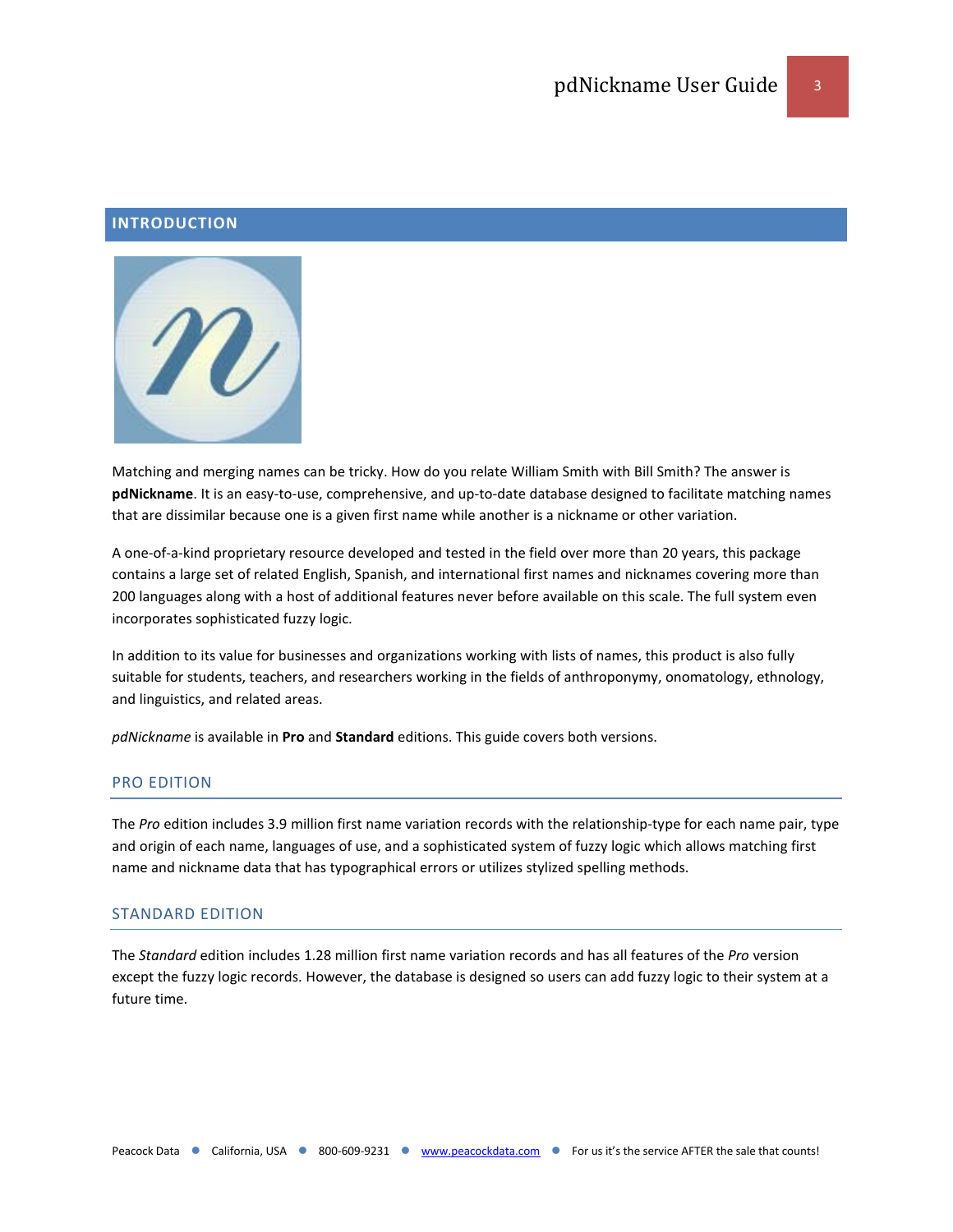# <span id="page-3-0"></span>**QUICK START**

While this software has many useful fields of information, two of the most important are NAME1 and NAME2, and users can effectively match against the database with just these fields.

They show pairs of names that are related. One may be a given name and the other a nickname or variation. Users can match against records on their lists to determine if two or more records are likely the same individual but are using a different version of the first name. Typically users also included the street address, telephone number, date of birth, or other distinguishing information in their filter so they match only the same individual and not distinct individuals with similar names.

The object when matching is to find all occurrences of a name in the NAME1 field and then use the NAME2 field to determine all possible related names.

The following are fifteen of many examples of related names based on variations and nicknames for the first name "Margaret". Assume for these examples that all records are at the same street address.

|            | Name #1          | Name #2           |
|------------|------------------|-------------------|
| Example 1  | Margaret Johnson | Marge Johnson     |
| Example 2  | Margaret Johnson | Margie Johnson    |
| Example 3  | Margaret Johnson | Margo Johnson     |
| Example 4  | Margaret Johnson | Peggy Johnson     |
| Example 5  | Margaret Johnson | Peggie Johnson    |
| Example 6  | Margaret Johnson | Peg Johnson       |
| Example 7  | Margaret Johnson | Greta Johnson     |
| Example 8  | Margaret Johnson | Gréta Johnson     |
| Example 9  | Margaret Johnson | Rita Johnson      |
| Example 10 | Margaret Johnson | Maggie Johnson    |
| Example 11 | Margaret Johnson | Mag Johnson       |
| Example 12 | Margaret Johnson | Madge Johnson     |
| Example 13 | Margaret Johnson | Margarit Johnson  |
| Example 14 | Margaret Johnson | Margareta Johnson |
| Example 15 | Margaret Johnson | Margrét Johnson   |

If users license the *Pro* edition of this software, or have updated a *Standard* version with fuzzy logic add-ons or upgrades, additional fuzzy logic technology allows matching first name and nickname data that has typographical errors or utilizes stylized spelling methods.

The following are five of many examples of related names based on fuzzy logic variations and nicknames for the first name "Margaret". Assume for these examples that all records are at the same street address.

|            | Name #1          | Name #2           |
|------------|------------------|-------------------|
| Example 16 | Margaret Johnson | Pegg Johnson      |
| Example 17 | Margaret Johnson | Magde Johnson     |
| Example 18 | Margaret Johnson | Margraet Johnson  |
| Example 19 | Margaret Johnson | Margret Johnson   |
| Example 20 | Margaret Johnson | Margraeta Johnson |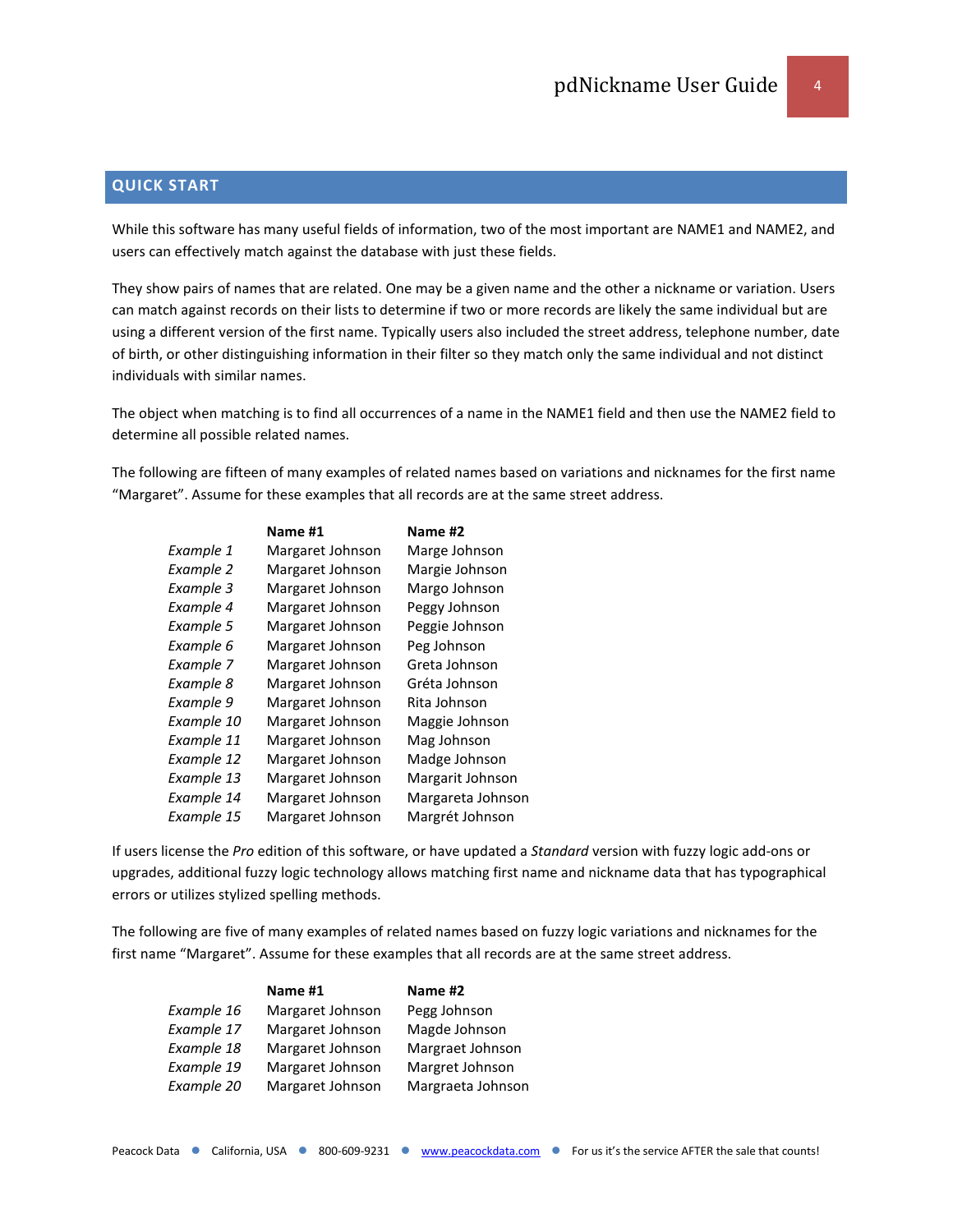This quick start explanation demonstrates the basic use the software. Many will only use the NAME1 and NAME2 fields in their matches, but much more is also available. Read on about features never before available on this scale.

# <span id="page-4-0"></span>**IMPORTING DATA INTO YOUR SYSTEM**

*pdNickname* is designed to be compatible with any database system. It comes in multiple file formats, uses only the ANSI character set, and has a well-defined layout.

## <span id="page-4-1"></span>INCLUDED DATABASE FILES

*pdNickname* has four files, a main database and three related lookup tables.

Included files are:

#### MAIN FILE

The main file contains most of the provided information. Each records has a pair of related names along with genders, information about the name types, the relationship between the names, origin of the names, languages of use, and additional useful information.

# ORIGIN LOOKUP FILE

This file provides the languages of origin of both names. The OID field in the lookup table relates to the ORIGIN1 and ORIGIN2 fields in the main file. This file also contains additional information about unique name origins.

#### USAGE LOOKUP FILE

Similar to the origin file, a second file with the languages of use for both names is also provided. The UID field in the lookup table relates to the USAGE1 and USAGE2 fields in the main file. This file also contains additional information about use of the name in the Bible, theology, literature, and mythology.

# REALNAMES LOOKUP FILE

This file is used to facilitate updating the database with fuzzy logic add-on and upgrade packs. The PEACOCK\_ID field in the lookup table relates to the PEACOCK ID field in fuzzy logic add-ons and upgrades.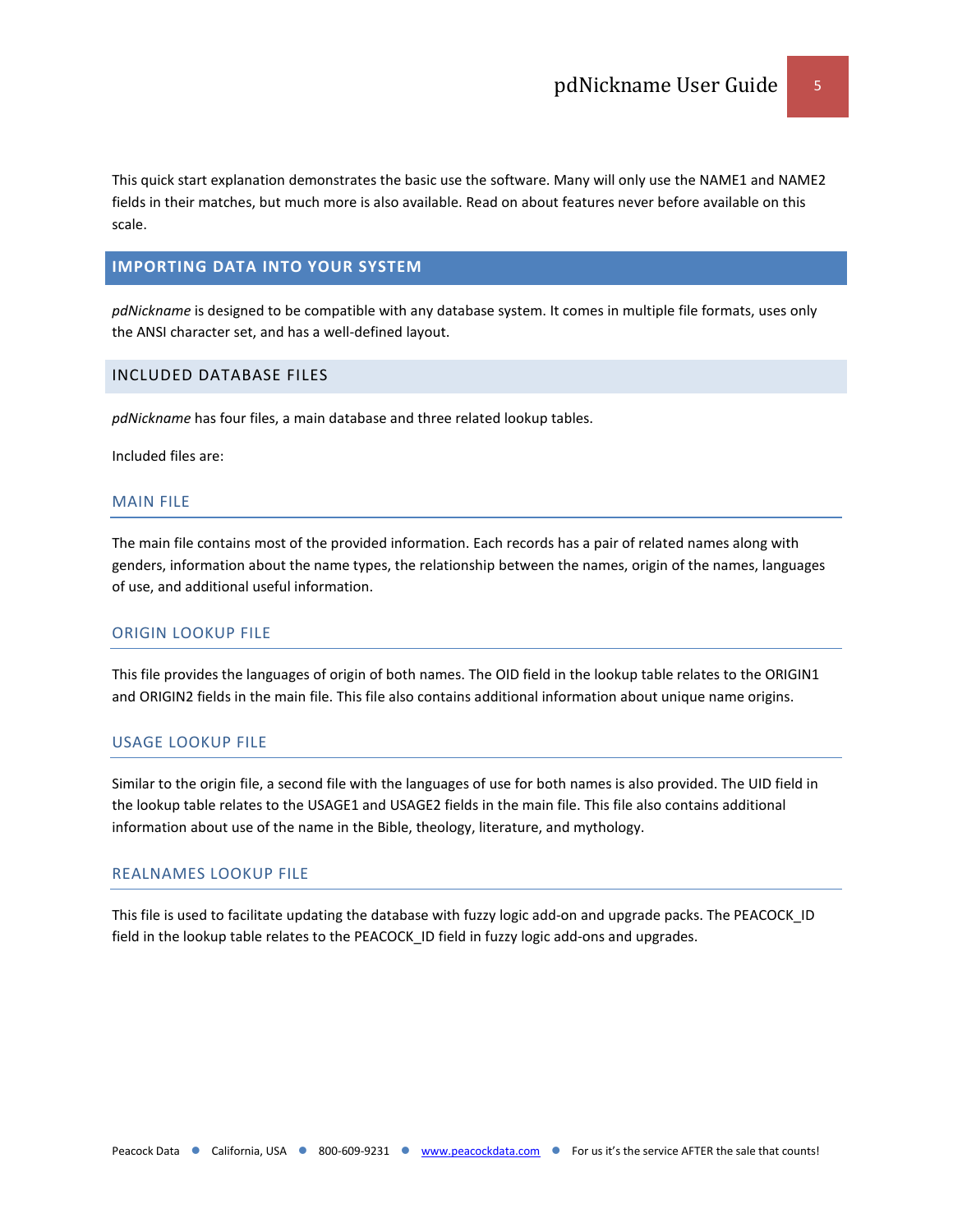#### <span id="page-5-0"></span>FILE FORMATS

The database is available in three common file formats. Each format contains the same data.

Available file formats are:

# CSV-COMMA SEPARATED VALUES

Files in Comma Separated Values (CSV) format (also known as Comma Delimited) separate fields with commas, and alpha/numeric character fields are usually delimited with double quotes (in case some of the field content includes commas). This format is the most commonly used. It is a native format for Microsoft Excel and is compatible with nearly all database management systems and spreadsheets.

# TXT-FIXED LENGTH

Files in Fixed Length (TXT) format (also known as Standard Data Format or SDF) use constant field positions and lengths for all records. In other words, each field starts and ends at the same place in the text file and each record is on a separate line. While not as popular as comma separated values, this format is preferred by many due to its input precision and is widely used to transfer data between different software programs. It is compatible with most database management systems and spreadsheets.

#### DBF-DATABASE

Files in DBF database format (also known as xBase) are native to Microsoft FoxPro and Visual FoxPro, dataBased Intelligence dBase, Alaska Software XBase++, Apollo Database Engine, Apycom Software DBFView, Astersoft DBF Manager, DS-Datasoft Visual DBU, Elsoft DBF Commander, GrafX Software Clipper and Vulcan.NET, Multisoft FlagShip, Recital Software Recital, Software Perspectives Cule.Net, and xHarbour.com xHarbour. They are also compatible with any database management system that can import the DBF (xBase) format, such as Microsoft Access, Microsoft SQL Server, and numerous others.

#### <span id="page-5-1"></span>CHARACTER SET

The ANSI character set is utilized for all database records. This includes ASCII values 0 to 127 and extended values 128 to 255. These are also known as the extended Latin alphabet. Some users may needs to configure their database system to import the extended values. In many cases the option will be labeled the "Latin-1" character set.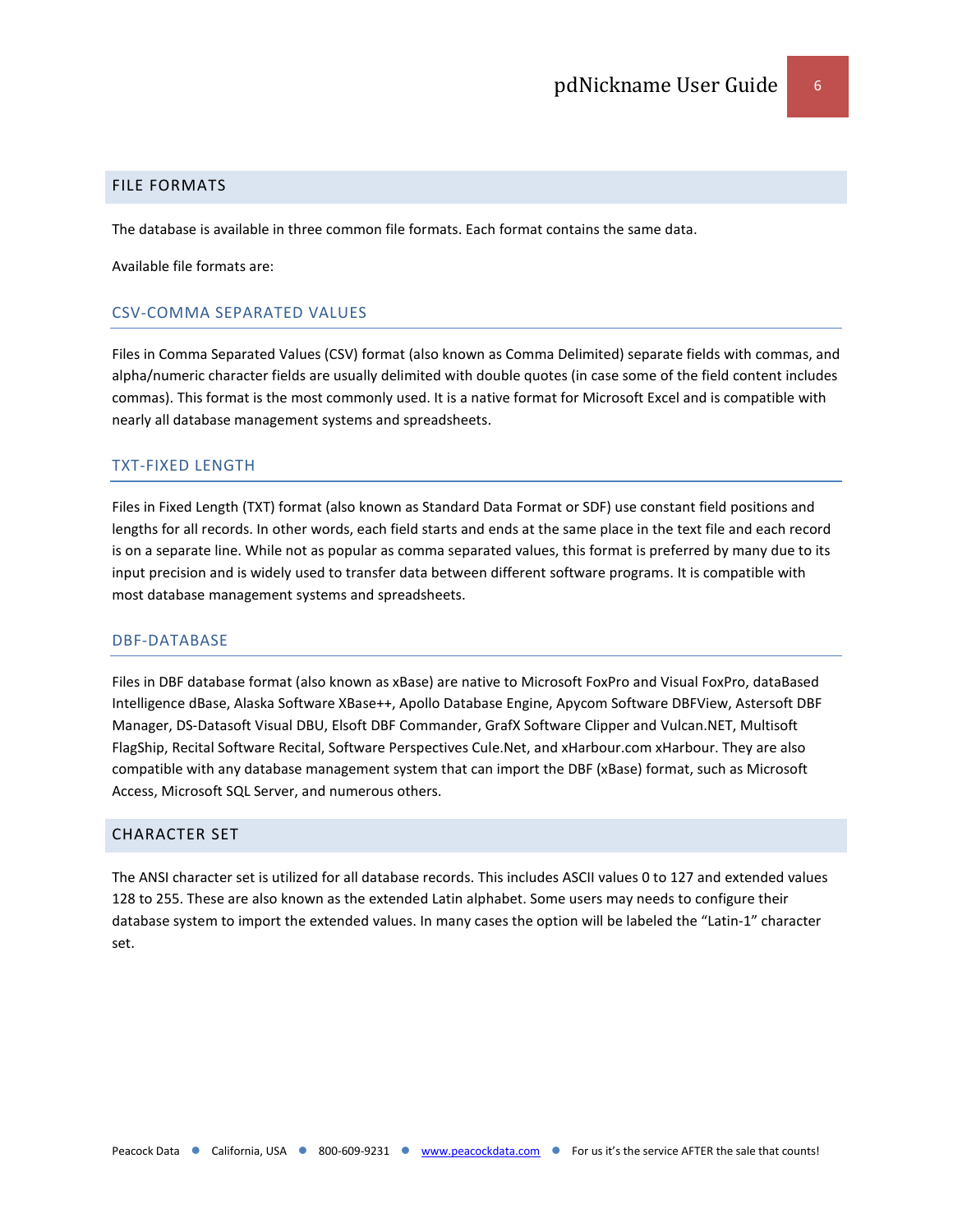# <span id="page-6-0"></span>FILE LAYOUTS AND DATA DEFINITIONS

Below are the complete layout specifications and data definitions of all files provided with *pdNickname*.

Each line below contains the following information: FIELD NUMBER: field position number. FIELD NAME: name of field. FIELD LENGTH: length of field. START POSITION: field starting position. END POSITION: field ending position. DESCRIPTION: data definition of field contents. All fields are alpha/numeric.

#### LAYOUT OF PDNICKNAME (MAIN FILE)

Field Count: 64

Total Length: 231

#### Record Count: Pro: 3,902,184; Standard: 1,283,300

| <b>FIELD</b><br><b>NUMBER</b> | <b>FIELD</b><br><b>NAME</b> | <b>FIELD</b><br><b>LENGTH</b> | <b>START</b><br><b>POSITION</b> | <b>END</b><br><b>POSITION</b> | <b>DESCRIPTION</b>                                             |
|-------------------------------|-----------------------------|-------------------------------|---------------------------------|-------------------------------|----------------------------------------------------------------|
| 1                             | PEACOCK_ID                  | 14                            | 1                               | 14                            | Unique identifier for each record                              |
| $\overline{2}$                | ORIGIN1                     | 5                             | 15                              | 19                            | NAME1 origin identification number: Relates to the OID field   |
|                               |                             |                               |                                 |                               | in the origin lookup table                                     |
| 3                             | TYPE1                       | 15                            | 20                              | 34                            | NAME1 type:                                                    |
|                               |                             |                               |                                 |                               | <b>Base Name</b>                                               |
|                               |                             |                               |                                 |                               | Variation                                                      |
|                               |                             |                               |                                 |                               | <b>Short Form</b>                                              |
|                               |                             |                               |                                 |                               | <b>Diminutive</b>                                              |
|                               |                             |                               |                                 |                               | <b>Feminine Form</b>                                           |
|                               |                             |                               |                                 |                               | <b>Masculine Form</b>                                          |
| 4                             | <b>GENDER1</b>              | $\mathbf{1}$                  | 35                              | 35                            | <b>NAME1</b> gender:                                           |
|                               |                             |                               |                                 |                               | $M = Male$                                                     |
|                               |                             |                               |                                 |                               | $F = Female$                                                   |
| 5                             | NAME1                       | 30                            | 36                              | 65                            | Name #1: Related to NAME2                                      |
| 6                             | <b>RELFLAG</b>              | $\mathbf{1}$                  | 66                              | 66                            | <b>Relationship flag:</b>                                      |
|                               |                             |                               |                                 |                               | $1$ = Transcription, Variation                                 |
|                               |                             |                               |                                 |                               | 2 = Fuzzy Transcription, Fuzzy Variation, Short Form, Short    |
|                               |                             |                               |                                 |                               | <b>Form Variation</b>                                          |
|                               |                             |                               |                                 |                               | 3 = Derived Variation, Fuzzy Short Form, Fuzzy Short Form      |
|                               |                             |                               |                                 |                               | Variation, Diminutive, Diminutive Variation                    |
|                               |                             |                               |                                 |                               | 4 = Fuzzy Derived Variation, Derived Short Form, Derived Short |
|                               |                             |                               |                                 |                               | Form Variation, Fuzzy Diminutive, Fuzzy Diminutive Variation   |
|                               |                             |                               |                                 |                               | 5 = Fuzzy Derived Short Form, Fuzzy Derived Short Form         |
|                               |                             |                               |                                 |                               | Variation, Derived Diminutive, Derived Diminutive Variation    |
|                               |                             |                               |                                 |                               | 6 = Fuzzy Derived Diminutive, Fuzzy Derived Diminutive         |
|                               |                             |                               |                                 |                               | Variation                                                      |
|                               |                             |                               |                                 |                               | A = Archaic (all formations)                                   |
|                               |                             |                               |                                 |                               | B = Feminine Form, Masculine Form                              |
|                               |                             |                               |                                 |                               | C = Fuzzy Feminine Form, Fuzzy Masculine Form                  |
|                               |                             |                               |                                 |                               | D = Derived Feminine Form, Derived Masculine Form              |
|                               |                             |                               |                                 |                               | E = Fuzzy Derived Feminine Form, Fuzzy Derived Masculine       |
|                               |                             |                               |                                 |                               | Form                                                           |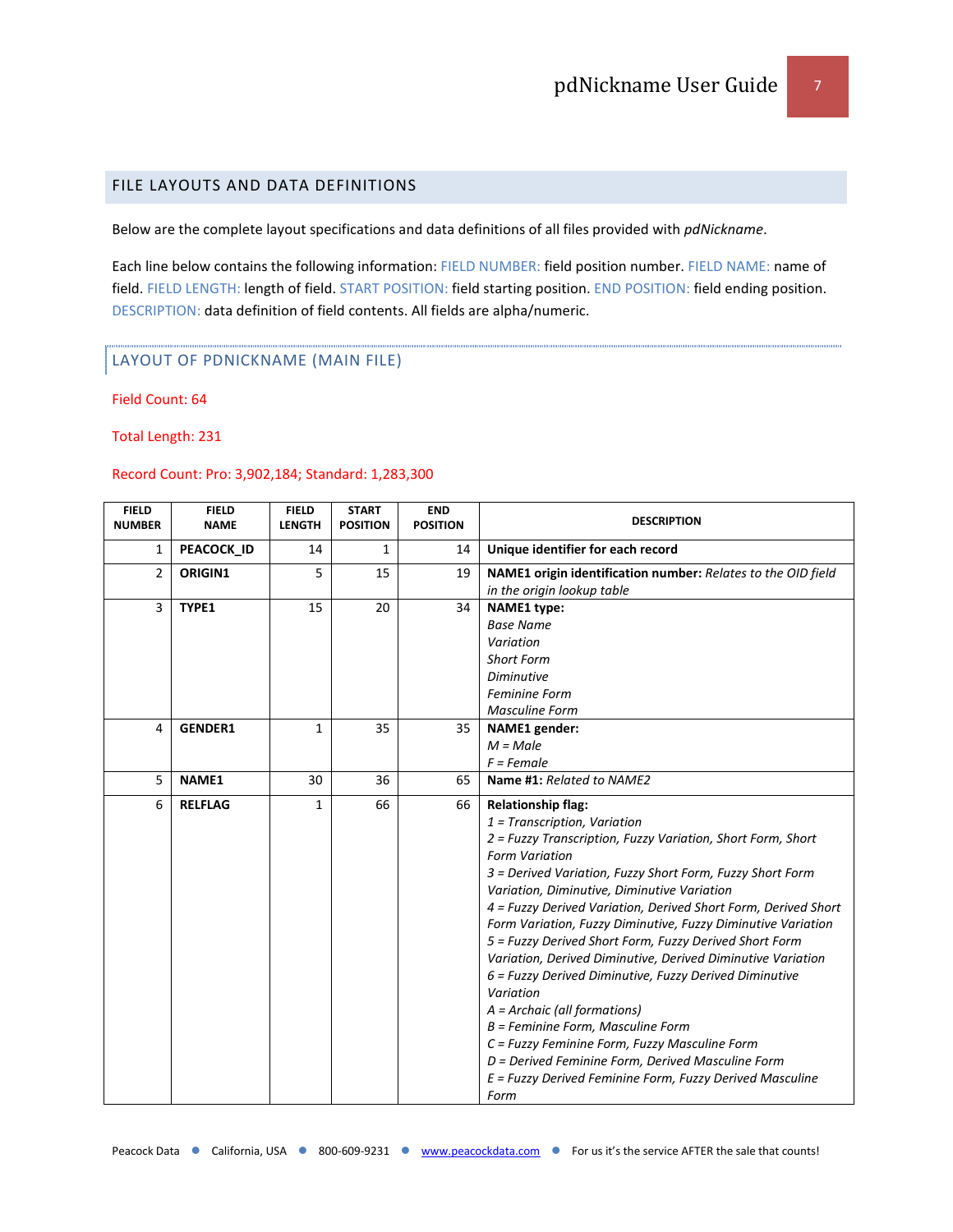| 7  | <b>RELATION</b>   | 20           | 67  | 86  | Relationship type for NAME1 and NAME2:                           |
|----|-------------------|--------------|-----|-----|------------------------------------------------------------------|
|    |                   |              |     |     | Transcription                                                    |
|    |                   |              |     |     | Variation                                                        |
|    |                   |              |     |     | <b>Short Form</b>                                                |
|    |                   |              |     |     | <b>Short Form Variation</b>                                      |
|    |                   |              |     |     | <b>Diminutive</b>                                                |
|    |                   |              |     |     | Diminutive Variation                                             |
|    |                   |              |     |     |                                                                  |
|    |                   |              |     |     | <b>Feminine Form</b>                                             |
|    |                   |              |     |     | <b>Masculine Form</b>                                            |
| 8  | ORIGIN2           | 5            | 87  | 91  | NAME2 origin identification number: Relates to the OID field     |
|    |                   |              |     |     | in the origin lookup table                                       |
| 9  | TYPE <sub>2</sub> | 15           | 92  | 106 | <b>NAME2 type:</b>                                               |
|    |                   |              |     |     | <b>Base Name</b>                                                 |
|    |                   |              |     |     | Variation                                                        |
|    |                   |              |     |     | <b>Short Form</b>                                                |
|    |                   |              |     |     | Diminutive                                                       |
|    |                   |              |     |     | <b>Feminine Form</b>                                             |
|    |                   |              |     |     | <b>Masculine Form</b>                                            |
| 10 | <b>GENDER2</b>    | $\mathbf{1}$ | 107 | 107 | <b>NAME2</b> gender:                                             |
|    |                   |              |     |     | $M = Male$                                                       |
|    |                   |              |     |     | $F = Female$                                                     |
| 11 | NAME <sub>2</sub> | 30           | 108 | 137 | Name #2: Related to NAME1                                        |
| 12 | <b>DERIVED</b>    | 1            | 138 | 138 | <b>Derived flag:</b>                                             |
|    |                   |              |     |     | D = Derived relationship (indicates a more distant relationship) |
| 13 | <b>FUZZY</b>      | $\mathbf{1}$ | 139 | 139 | <b>Fuzzy flag:</b>                                               |
|    |                   |              |     |     |                                                                  |
|    |                   |              |     |     | $1 = NAME1$ is fuzzy                                             |
|    |                   |              |     |     | 2 = NAME2 is fuzzy                                               |
| 14 | <b>LANGFLAG</b>   | $\mathbf{1}$ | 140 | 140 | Language flag:                                                   |
|    |                   |              |     |     | 1 = At least one NAME1 language is filled                        |
|    |                   |              |     |     | 2 = At least one NAME2 language is filled                        |
|    |                   |              |     |     | 3 = At least one NAME1 and one NAME2 language is filled          |
|    |                   |              |     |     | Blank = Name is used in other languages                          |
|    |                   |              |     |     | NOTE: see the usage lookup table for other languages             |
| 15 | USAGE1            | 5            | 141 | 145 | NAME1 usage identification number: Relates to the UID field      |
|    |                   |              |     |     | in the usage lookup table                                        |
| 16 | <b>BIBLE1</b>     | 1            | 146 | 146 | NAME1 is a biblical and/or theological name:                     |
|    |                   |              |     |     | $B = Biblical$                                                   |
|    |                   |              |     |     | $T = Theological$                                                |
|    |                   |              |     |     | $R = Biblical$ and Theological                                   |
| 17 | <b>ENGLISH1</b>   | 1            | 147 | 147 | NAME1 is used in the English language:                           |
|    |                   |              |     |     | $E =$ English                                                    |
|    |                   |              |     |     | $e$ = English – rare usage                                       |
|    |                   |              |     |     | $V =$ English – very rare usage                                  |
|    |                   |              |     |     | $A = Archaic$                                                    |
| 18 | AFRAM1            | 1            | 148 | 148 | <b>NAME1</b> is an African American name:                        |
|    |                   |              |     |     | $E =$ African American                                           |
|    |                   |              |     |     |                                                                  |
|    |                   |              |     |     | $e =$ African American – rare usage                              |
|    |                   |              |     |     | $A = Archaic$                                                    |
| 19 | NATAM1            | 1            | 149 | 149 | <b>NAME1</b> is a Native American or Hawaiian name:              |
|    |                   |              |     |     | $N =$ Native American                                            |
|    |                   |              |     |     | $n =$ Native American – rare usage                               |
|    |                   |              |     |     | $H =$ Hawaiian                                                   |
|    |                   |              |     |     | $h =$ Hawaiian – rare usage                                      |
|    |                   |              |     |     | $A = Archae$                                                     |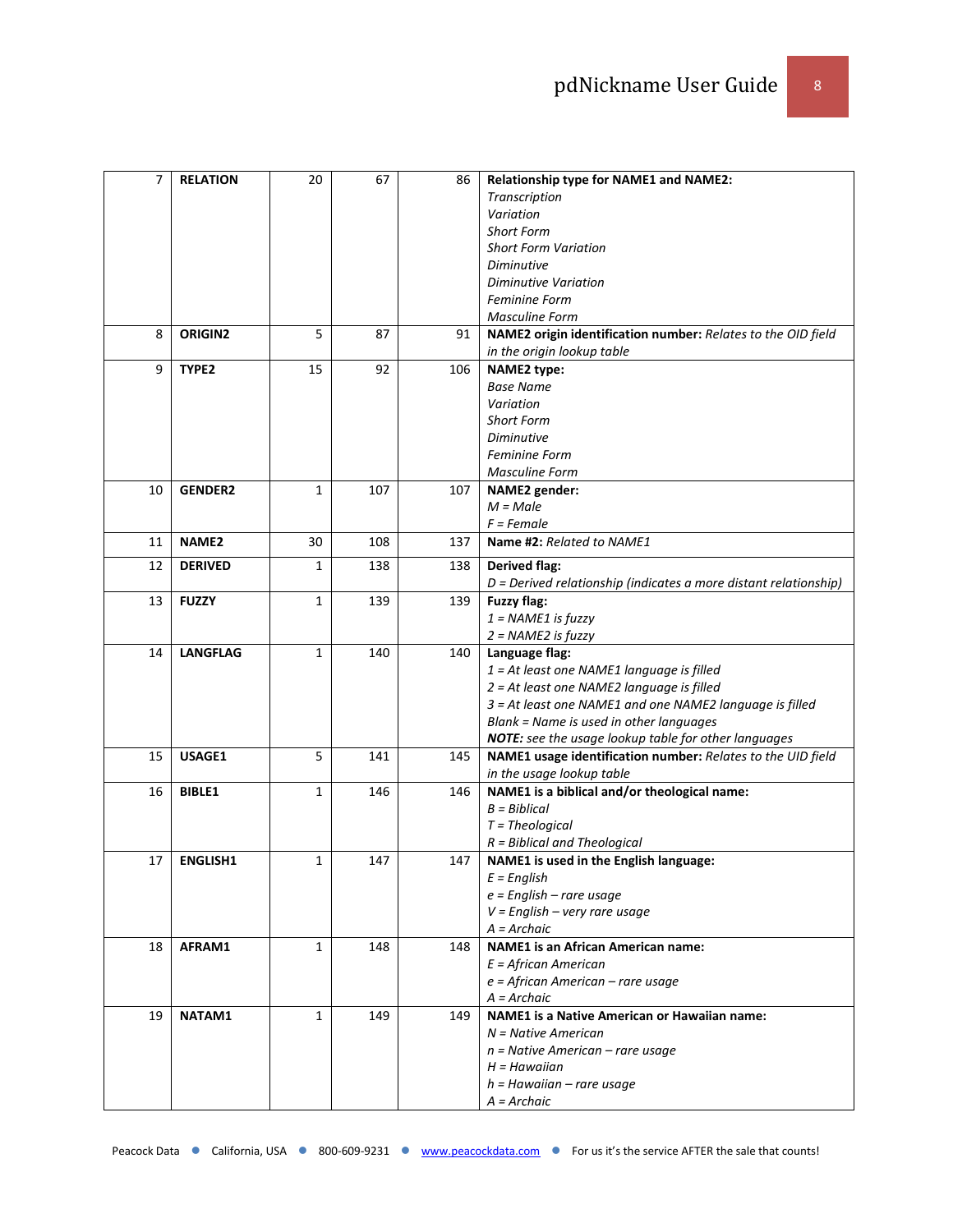| 20 | SPANISH1         | 1            | 150 | 150 | NAME1 is used in the Spanish language:    |
|----|------------------|--------------|-----|-----|-------------------------------------------|
|    |                  |              |     |     | $S =$ Spanish                             |
|    |                  |              |     |     | $s =$ Spanish – rare usage                |
|    |                  |              |     |     | $A = Archaic$                             |
| 21 | <b>BASQUE1</b>   | 1            | 151 | 151 | NAME1 is used in the Basque language:     |
|    |                  |              |     |     | $B = Basque$                              |
|    |                  |              |     |     | $b =$ Basque – rare usage                 |
|    |                  |              |     |     | $A = Archaic$                             |
| 22 | <b>CATALAN1</b>  |              | 152 | 152 |                                           |
|    |                  | 1            |     |     | NAME1 is used in the Catalan language:    |
|    |                  |              |     |     | $C =$ Catalan                             |
|    |                  |              |     |     | $c =$ Catalan – rare usage                |
|    |                  |              |     |     | $A = Archaic$                             |
| 23 | <b>GALICIAN1</b> | 1            | 153 | 153 | NAME1 is used in the Galician language:   |
|    |                  |              |     |     | $G = Galician$                            |
|    |                  |              |     |     | $g$ = Galician – rare usage               |
|    |                  |              |     |     | $A = Archaic$                             |
| 24 | <b>FRENCH1</b>   | 1            | 154 | 154 | NAME1 is used in the French language:     |
|    |                  |              |     |     | $F = French$                              |
|    |                  |              |     |     | $f$ = French – rare usage                 |
|    |                  |              |     |     | $N = Norman$ French                       |
|    |                  |              |     |     | $n = Norman$ French – rare usage          |
|    |                  |              |     |     | $O = Occitan$                             |
|    |                  |              |     |     | $o = Occitan - rare usage$                |
|    |                  |              |     |     | $P =$ French Provençal                    |
|    |                  |              |     |     | $p =$ French Provençal – rare usage       |
|    |                  |              |     |     | $A = Archaic$                             |
| 25 | <b>GERMAN1</b>   | 1            | 155 | 155 | NAME1 is used in the German language:     |
|    |                  |              |     |     | $G = German$                              |
|    |                  |              |     |     | $g = German - rare usage$                 |
|    |                  |              |     |     | S = Swiss German                          |
|    |                  |              |     |     | $s$ = Swiss German – rare usage           |
|    |                  |              |     |     | A = Archaic                               |
| 26 | HINDU1           | $\mathbf{1}$ | 156 | 156 | NAME1 is used in the Hindustani language: |
|    |                  |              |     |     | $H = Hindi$                               |
|    |                  |              |     |     | $h = H$ indi – rare usage                 |
|    |                  |              |     |     | $U = Urdu$                                |
|    |                  |              |     |     | $u = Urdu - rare$ usage                   |
|    |                  |              |     |     | $A = Archaic$                             |
| 27 | <b>RUSSIAN1</b>  | $\mathbf{1}$ | 157 | 157 | NAME1 is used in the Russian language:    |
|    |                  |              |     |     | $R = Russian$                             |
|    |                  |              |     |     | $r = Russian - rare usage$                |
|    |                  |              |     |     | $A = Archae$                              |
| 28 | PERSIAN1         | 1            | 158 | 158 | NAME1 is used in the Persian language:    |
|    |                  |              |     |     | $P = Persian$                             |
|    |                  |              |     |     | $p =$ Persian – rare usage                |
|    |                  |              |     |     | $A = Archaic$                             |
| 29 | ARABIC1          | 1            | 159 | 159 | NAME1 is used in the Arabic language:     |
|    |                  |              |     |     | $M = Arabic$                              |
|    |                  |              |     |     | $m = Arabic - rare usage$                 |
|    |                  |              |     |     | $A = Archaic$                             |
| 30 | <b>JAPANESE1</b> | 1            | 160 | 160 | NAME1 is used in the Japanese language:   |
|    |                  |              |     |     |                                           |
|    |                  |              |     |     | $J = Japanese$                            |
|    |                  |              |     |     | $j = Japanese - rare usage$               |
|    |                  |              |     |     | $A = Archae$                              |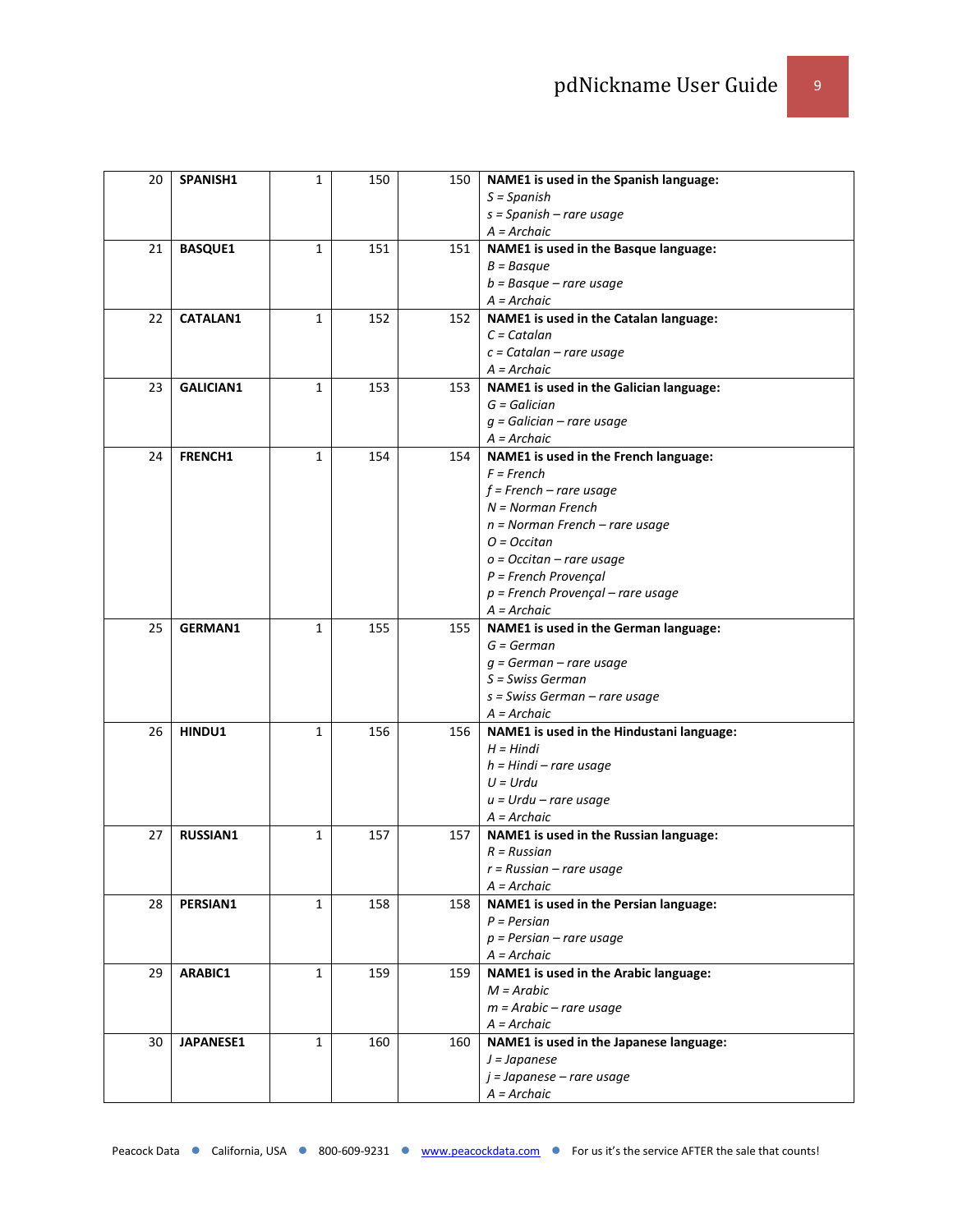| 31 | <b>CHINESE1</b> | 1            | 161 | 161 | NAME1 is used in the Chinese language:                       |
|----|-----------------|--------------|-----|-----|--------------------------------------------------------------|
|    |                 |              |     |     | $C = Chinese$                                                |
|    |                 |              |     |     | $c = Chinese - rare usage$                                   |
|    |                 |              |     |     | $A = Archaic$                                                |
| 32 | VIET1           | 1            | 162 | 162 | NAME1 is used in the Vietnamese language:                    |
|    |                 |              |     |     | $V = Vietnames$                                              |
|    |                 |              |     |     | $v = Vietnamese - rare usage$                                |
|    |                 |              |     |     | A = Archaic                                                  |
| 33 | <b>KOREAN1</b>  | 1            | 163 | 163 | NAME1 is used in the Korean language:                        |
|    |                 |              |     |     | $K = K$ orean                                                |
|    |                 |              |     |     | $k$ = Korean – rare usage                                    |
|    |                 |              |     |     | $A = Archaic$                                                |
| 34 | YIDDISH1        | 1            | 164 | 164 | NAME1 is used in the Yiddish language:                       |
|    |                 |              |     |     | $Y = Yiddish$                                                |
|    |                 |              |     |     | $y = Yiddish - rare usage$                                   |
|    |                 |              |     |     | $A = Archaic$                                                |
| 35 | HEBREW1         | 1            | 165 | 165 | NAME1 is used in the Hebrew language:                        |
|    |                 |              |     |     | $H = Hebrew$                                                 |
|    |                 |              |     |     | $h = Hebrew - rare usage$                                    |
| 36 | LATIN1          | 1            | 166 | 166 | NAME1 is used in the Latin language:                         |
|    |                 |              |     |     | $L = Latin$                                                  |
|    |                 |              |     |     | $l = Latin - rare usage$                                     |
| 37 | GREEK1          | 1            | 167 | 167 | NAME1 is used in the Greek language:                         |
|    |                 |              |     |     | $G = Greek$                                                  |
|    |                 |              |     |     | $q = \text{Greek} - \text{rare usage}$                       |
| 38 | MYTH1           | 3            | 168 | 170 | NAME1 is used in mythology:                                  |
|    |                 |              |     |     | A = Arthurian Legend                                         |
|    |                 |              |     |     | $E =$ Egyptian Mythology                                     |
|    |                 |              |     |     | e = Egyptian Mythology (Anglicized)                          |
|    |                 |              |     |     | h = Egyptian Mythology (Hellenized)                          |
|    |                 |              |     |     | y = Egyptian Mythology (Latinized)                           |
|    |                 |              |     |     | G = Greek Mythology                                          |
|    |                 |              |     |     | $g$ = Greek Mythology (Latinized)                            |
|    |                 |              |     |     | I = Irish Mythology                                          |
|    |                 |              |     |     | i = Irish Mythology (Latinized)                              |
|    |                 |              |     |     | J = Judeo-Christian Legend                                   |
|    |                 |              |     |     | j = Judeo-Christian Legend (Anglicized)                      |
|    |                 |              |     |     | $N = N$ orse Mythology                                       |
|    |                 |              |     |     | $R = Roman Mythology$                                        |
|    |                 |              |     |     | r = Roman Mythology (Anglicized)                             |
|    |                 |              |     |     | NOTE: See the usage lookup table for other uses in mythology |
| 39 | USAGE2          | 5            | 171 | 175 | NAME2 usage identification number: Relates to the UID field  |
|    |                 |              |     |     | in the usage lookup table                                    |
| 40 | <b>BIBLE2</b>   | $\mathbf{1}$ | 176 | 176 | NAME2 is a biblical and/or theological name:                 |
|    |                 |              |     |     | $B = Biblical$                                               |
|    |                 |              |     |     | $T = Theological$                                            |
|    |                 |              |     |     | $R = Biblical$ and Theological                               |
| 41 | <b>ENGLISH2</b> | $\mathbf{1}$ | 177 | 177 | NAME2 is used in the English language:                       |
|    |                 |              |     |     | $E =$ English                                                |
|    |                 |              |     |     | $e$ = English – rare usage                                   |
|    |                 |              |     |     | $V =$ English – very rare usage                              |
|    |                 |              |     |     | A = Archaic                                                  |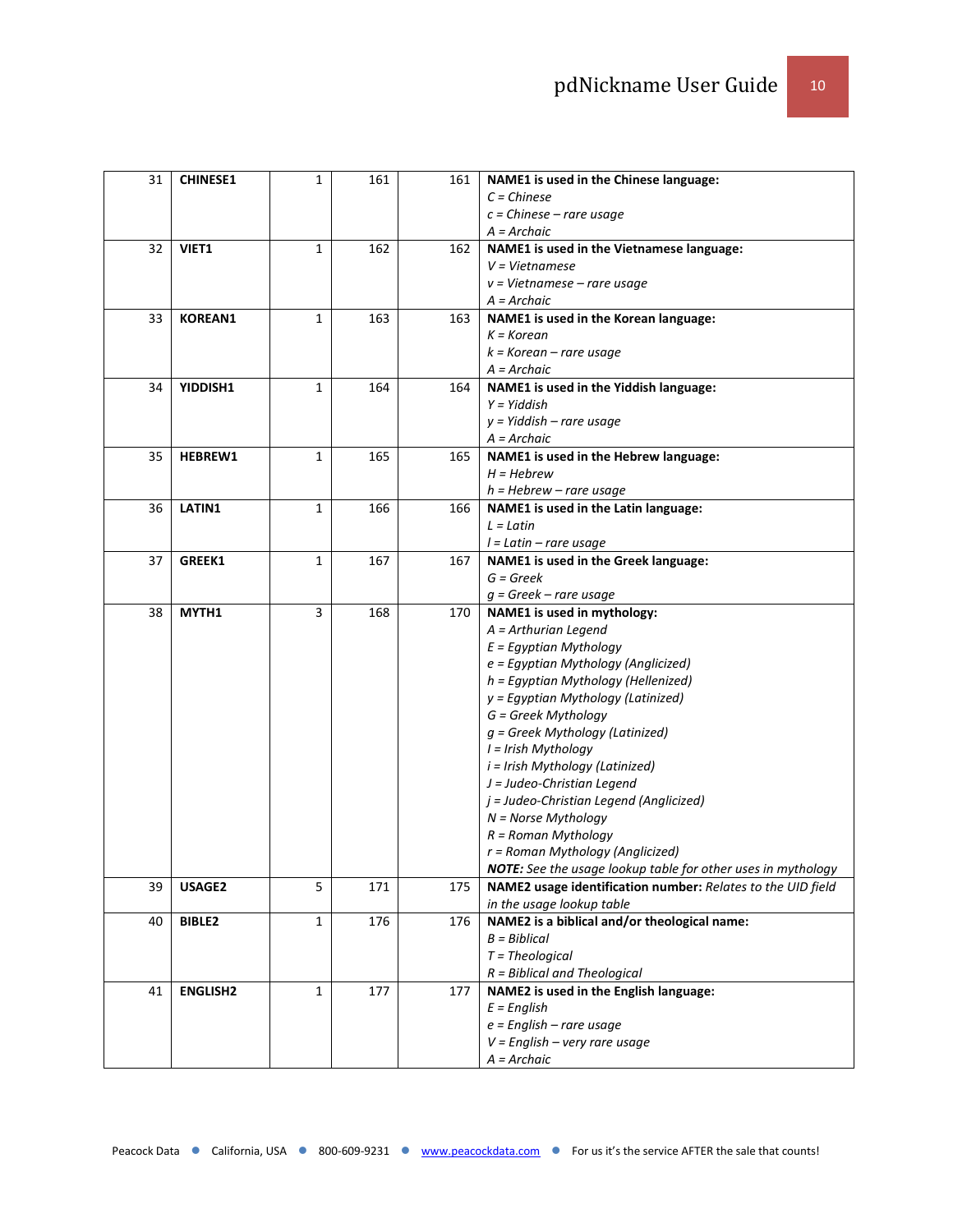| 42 | AFRAM2           | 1 | 178 | 178 | <b>NAME2</b> is an African American name:               |
|----|------------------|---|-----|-----|---------------------------------------------------------|
|    |                  |   |     |     | $E =$ African American                                  |
|    |                  |   |     |     | $e =$ African American – rare usage                     |
|    |                  |   |     |     | $A = Archaic$                                           |
| 43 | NATAM2           | 1 | 179 | 179 | <b>NAME2</b> is a Native American or Hawaiian name:     |
|    |                  |   |     |     | $N =$ Native American                                   |
|    |                  |   |     |     | $n =$ Native American – rare usage                      |
|    |                  |   |     |     | $H =$ Hawaiian                                          |
|    |                  |   |     |     | $h =$ Hawaiian – rare usage                             |
|    |                  |   |     |     | $A = Archaic$                                           |
| 44 | SPANISH2         | 1 | 180 | 180 | NAME2 is used in the Spanish language:                  |
|    |                  |   |     |     | $S = Spanish$                                           |
|    |                  |   |     |     | $s =$ Spanish – rare usage                              |
|    |                  |   |     |     | $A = Archaic$                                           |
| 45 | <b>BASQUE2</b>   | 1 | 181 | 181 | NAME2 is used in the Basque language:                   |
|    |                  |   |     |     | $B = Basque$                                            |
|    |                  |   |     |     | $b =$ Basque – rare usage                               |
|    |                  |   |     |     | $A = Archaic$                                           |
| 46 | <b>CATALAN2</b>  | 1 | 182 | 182 | NAME2 is used in the Catalan language:                  |
|    |                  |   |     |     | $C = \text{Catalan}$                                    |
|    |                  |   |     |     | $c =$ Catalan – rare usage                              |
|    |                  |   |     |     | $A = Archaic$                                           |
| 47 | <b>GALICIAN2</b> | 1 | 183 | 183 | NAME2 is used in the Galician language:                 |
|    |                  |   |     |     | $G = Galician$                                          |
|    |                  |   |     |     | $q$ = Galician – rare usage                             |
|    |                  |   |     |     | $A = Archaic$                                           |
| 48 | <b>FRENCH2</b>   | 1 | 184 | 184 | NAME2 is used in the French language:                   |
|    |                  |   |     |     | $F = French$                                            |
|    |                  |   |     |     | $f$ = French – rare usage                               |
|    |                  |   |     |     | $N = Norman$ French                                     |
|    |                  |   |     |     | $N = Norman$ French – rare usage                        |
|    |                  |   |     |     | $O = Occitan$                                           |
|    |                  |   |     |     | $o = Occitan - rare usage$<br>$P =$ French Provençal    |
|    |                  |   |     |     | $p =$ French Provençal – rare usage                     |
|    |                  |   |     |     | $A = Archaic$                                           |
| 49 | <b>GERMAN2</b>   | 1 | 185 | 185 | NAME2 is used in the German language:                   |
|    |                  |   |     |     | $G = German$                                            |
|    |                  |   |     |     | $q = German - rare usage$                               |
|    |                  |   |     |     | S = Swiss German                                        |
|    |                  |   |     |     | s = Swiss German – rare usage                           |
|    |                  |   |     |     | $A = Archaic$                                           |
| 50 | HINDU2           | 1 | 186 | 186 | NAME2 is used in the Hindustani language:               |
|    |                  |   |     |     | $H = Hindi$                                             |
|    |                  |   |     |     |                                                         |
|    |                  |   |     |     |                                                         |
|    |                  |   |     |     | $h = H$ indi – rare usage                               |
|    |                  |   |     |     | $U = Urdu$                                              |
|    |                  |   |     |     | $u = Urdu - rare$ usage                                 |
| 51 |                  | 1 | 187 | 187 | $A = Archae$                                            |
|    | <b>RUSSIAN2</b>  |   |     |     | NAME2 is used in the Russian language:<br>$R = Russian$ |
|    |                  |   |     |     | $r = Russian - rare usage$                              |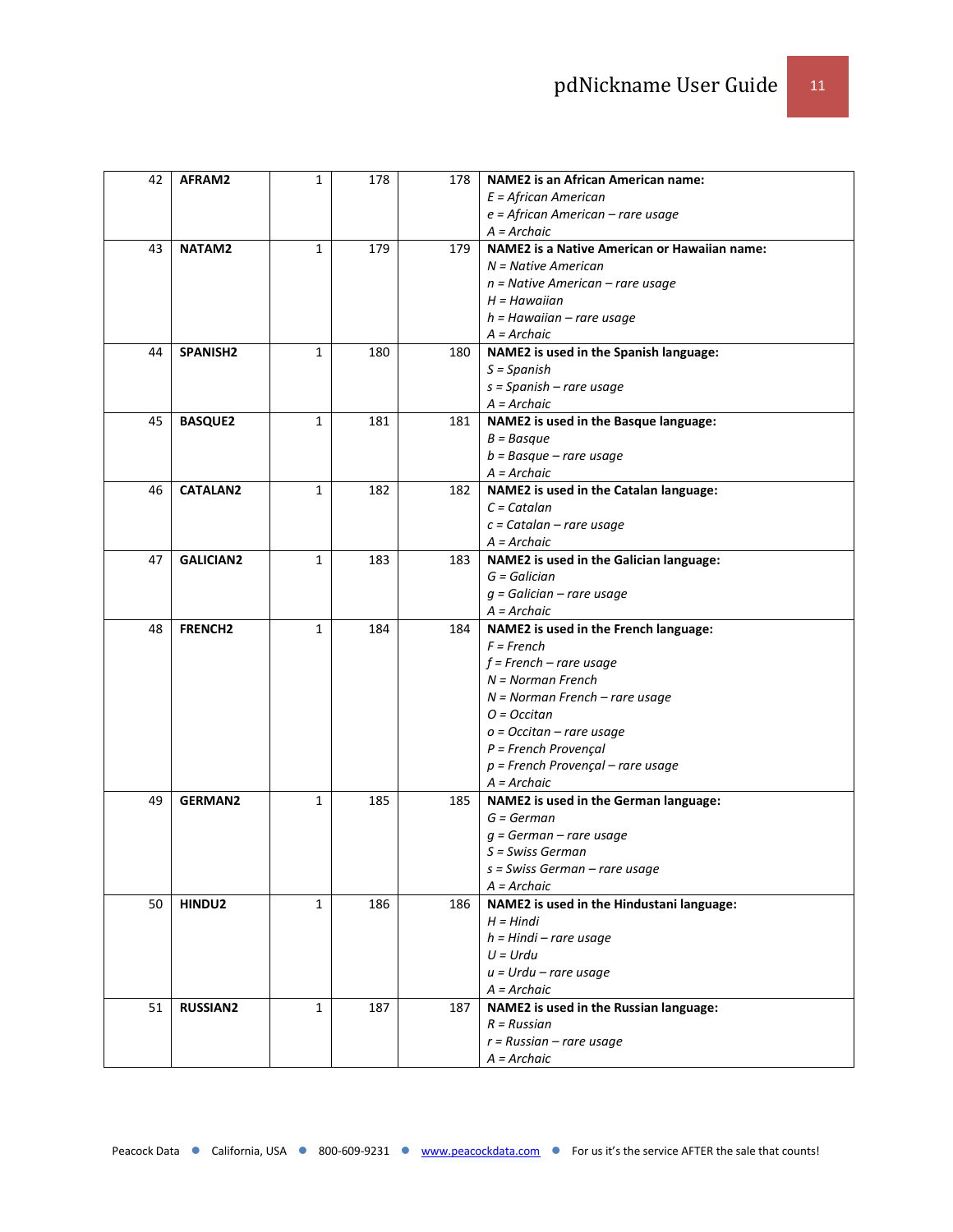| 52 | <b>PERSIAN2</b>   | $\mathbf{1}$ | 188 | 188 | NAME2 is used in the Persian language:                          |
|----|-------------------|--------------|-----|-----|-----------------------------------------------------------------|
|    |                   |              |     |     | $P = Persian$                                                   |
|    |                   |              |     |     | $p =$ Persian – rare usage                                      |
|    |                   |              |     |     | A = Archaic                                                     |
| 53 | <b>ARABIC2</b>    | 1            | 189 | 189 | NAME2 is used in the Arabic language:                           |
|    |                   |              |     |     | $M = Arabic$                                                    |
|    |                   |              |     |     | $m = Arabic - rare usage$                                       |
|    |                   |              |     |     | A = Archaic                                                     |
|    |                   | $\mathbf{1}$ |     |     |                                                                 |
| 54 | <b>JAPANESE2</b>  |              | 190 | 190 | NAME2 is used in the Japanese language:                         |
|    |                   |              |     |     | $J = Japanese$                                                  |
|    |                   |              |     |     | $j = Japanese - rare usage$                                     |
|    |                   |              |     |     | $A = Archaic$                                                   |
| 55 | <b>CHINESE2</b>   | 1            | 191 | 191 | NAME2 is used in the Chinese language:                          |
|    |                   |              |     |     | $C = Chinese$                                                   |
|    |                   |              |     |     | $c = Chinese - rare usage$                                      |
|    |                   |              |     |     | $A = Archaic$                                                   |
| 56 | VIET <sub>2</sub> | 1            | 192 | 192 | NAME2 is used in the Vietnamese language:                       |
|    |                   |              |     |     | $V = Vietnamese$                                                |
|    |                   |              |     |     | $v = Vietnamese - rare usage$                                   |
|    |                   |              |     |     | A = Archaic                                                     |
| 57 | <b>KOREAN2</b>    | $\mathbf{1}$ | 193 | 193 | NAME2 is used in the Korean language:                           |
|    |                   |              |     |     | $K = K$ orean                                                   |
|    |                   |              |     |     | $k = K$ orean – rare usage                                      |
|    |                   |              |     |     | A = Archaic                                                     |
| 58 | YIDDISH2          | 1            | 194 | 194 | NAME2 is used in the Yiddish language:                          |
|    |                   |              |     |     | $Y = Yiddish$                                                   |
|    |                   |              |     |     | $y = Yiddish - rare usage$                                      |
|    |                   |              |     |     | $A = Archaic$                                                   |
| 59 | <b>HEBREW2</b>    | $\mathbf{1}$ | 195 | 195 | NAME2 is used in the Hebrew language:                           |
|    |                   |              |     |     | $H = Hebrew$                                                    |
|    |                   |              |     |     | $h = Hebrew - rare usage$                                       |
| 60 | LATIN2            | $\mathbf{1}$ | 196 | 196 | NAME2 is used in the Latin language:                            |
|    |                   |              |     |     | $L = Latin$                                                     |
|    |                   |              |     |     | $l =$ Latin – rare usage                                        |
| 61 | <b>GREEK2</b>     | $\mathbf{1}$ | 197 | 197 | NAME2 is used in the Greek language:                            |
|    |                   |              |     |     | $G = Greek$                                                     |
|    |                   |              |     |     | $g = \text{Greek} - \text{rare usage}$                          |
|    |                   |              |     |     |                                                                 |
| 62 | MYTH <sub>2</sub> | 3            | 198 | 200 | NAME2 is used in mythology:<br>A = Arthurian Legend             |
|    |                   |              |     |     |                                                                 |
|    |                   |              |     |     | $E =$ Egyptian Mythology                                        |
|    |                   |              |     |     | e = Egyptian Mythology (Anglicized)                             |
|    |                   |              |     |     | h = Egyptian Mythology (Hellenized)                             |
|    |                   |              |     |     | y = Egyptian Mythology (Latinized)                              |
|    |                   |              |     |     | G = Greek Mythology                                             |
|    |                   |              |     |     | g = Greek Mythology (Latinized)                                 |
|    |                   |              |     |     | I = Irish Mythology                                             |
|    |                   |              |     |     | i = Irish Mythology (Latinized)                                 |
|    |                   |              |     |     | J = Judeo-Christian Legend                                      |
|    |                   |              |     |     | j = Judeo-Christian Legend (Anglicized)                         |
|    |                   |              |     |     | $N = N$ orse Mythology                                          |
|    |                   |              |     |     | $R = Roman Mythology$                                           |
|    |                   |              |     |     | r = Roman Mythology (Anglicized)                                |
|    |                   |              |     |     | NOTE: See the usage lookup table for other uses in mythology    |
| 63 | <b>REALNAME</b>   | 30           | 201 | 230 | Real name of the fuzzy entry: Filled if FUZZY equals "1" or "2" |
|    |                   |              |     |     |                                                                 |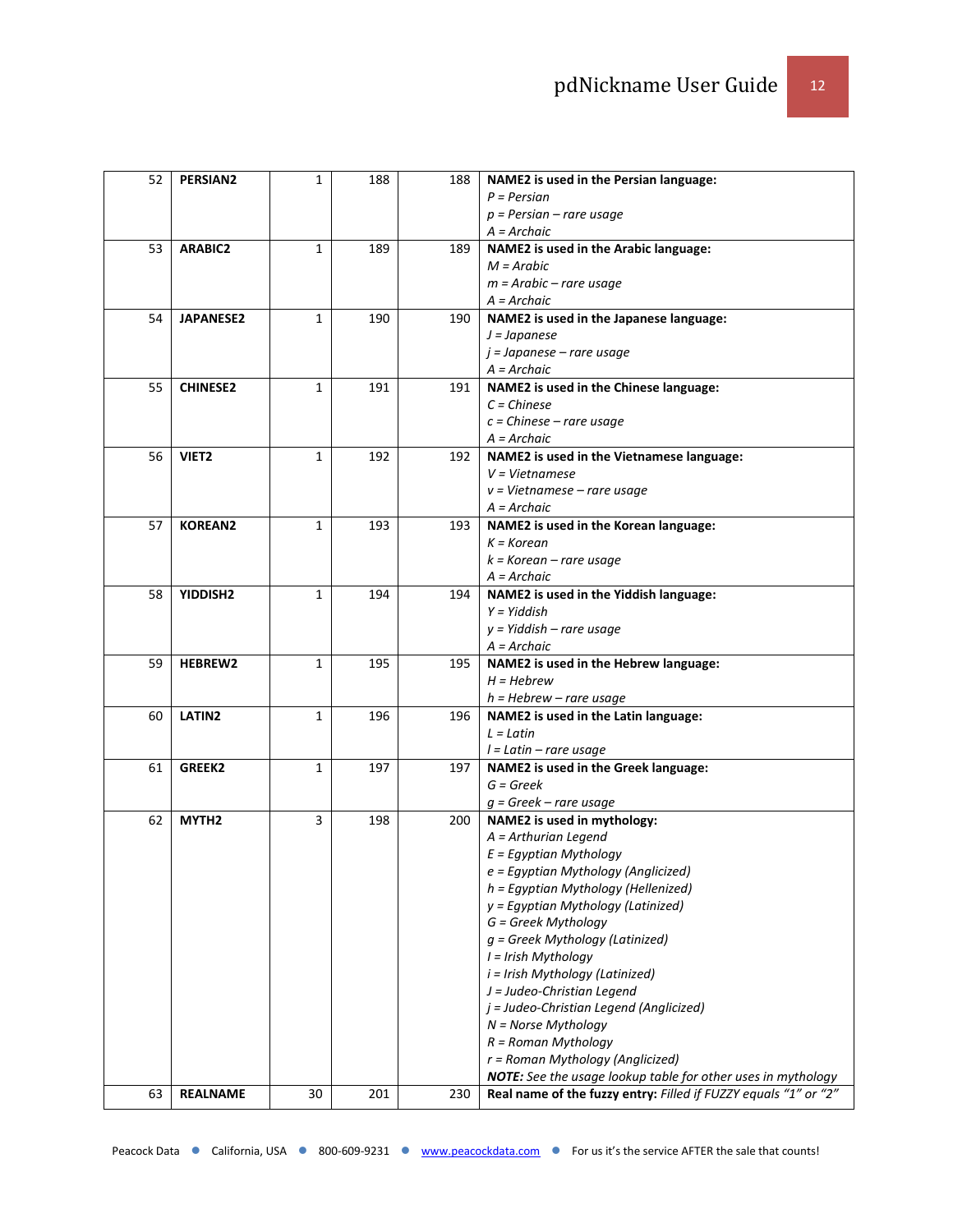| 64 | <b>VERSE</b><br>RF | 221<br>251<br>$\sim$ $\sim$ $\sim$ $\sim$ $\sim$ $\sim$ | าาง | <b>Reversed record flag:</b>                |
|----|--------------------|---------------------------------------------------------|-----|---------------------------------------------|
|    |                    |                                                         |     | Reversed record<br>$\overline{\phantom{0}}$ |

# LAYOUT OF ORIGIN (LOOKUP FILE)

Field Count: 2

Total Length: 259

Record Count: 1,263

| <b>FIELD</b><br><b>NUMBER</b> | <b>FIELD</b><br><b>NAME</b> | <b>FIELD</b><br><b>LENGTH</b> | <b>START</b><br><b>POSITION</b> | <b>END</b><br><b>POSITION</b> | <b>DESCRIPTION</b>                                                                                                                 |
|-------------------------------|-----------------------------|-------------------------------|---------------------------------|-------------------------------|------------------------------------------------------------------------------------------------------------------------------------|
|                               | OID                         |                               |                                 |                               | Unique identifier for each origin: Relates to the ORIGIN1 and<br>ORIGIN2 fields in the main pdNickname database                    |
|                               | <b>ORIGIN</b>               | 254                           | 6                               | 259                           | Origin: Comma delimited list of languages involved in the<br>origin of the name; also includes information about unique<br>origins |

# LAYOUT OF USAGE (LOOKUP FILE)

Field Count: 3

Total Length: 260

#### Record Count: 2,083

| <b>FIELD</b><br><b>NUMBER</b> | <b>FIELD</b><br><b>NAME</b> | <b>FIELD</b><br><b>LENGTH</b> | <b>START</b><br><b>POSITION</b> | <b>END</b><br><b>POSITION</b> | <b>DESCRIPTION</b>                                                |
|-------------------------------|-----------------------------|-------------------------------|---------------------------------|-------------------------------|-------------------------------------------------------------------|
|                               | UID                         |                               |                                 | 5.                            | Unique identifier for each usage: Relates to the USAGE1 and       |
|                               |                             |                               |                                 |                               | USAGE2 fields in the main pdNickname database                     |
|                               | <b>USAGE</b>                | 254                           | 6                               | 259                           | Usage: Comma delimited list of languages using the name;          |
|                               |                             |                               |                                 |                               | also includes biblical, theological, mythology, and literary uses |
| ς                             | <b>NOTINUSE</b>             |                               | 260                             | 260                           | Not-in-use flag:                                                  |
|                               |                             |                               |                                 |                               | $X = Not$ used as a personal name; used only in the Bible,        |
|                               |                             |                               |                                 |                               | theology, mythology, or literature                                |

# LAYOUT OF REALNAMES (LOOKUP FILE)

Field Count: 2

Total Length: 44

#### Record Count: 2,618,884

| <b>FIELD</b>  | <b>FIELD</b>    | <b>FIELD</b> | <b>START</b>    | <b>END</b>      | <b>DESCRIPTION</b>                                                    |  |
|---------------|-----------------|--------------|-----------------|-----------------|-----------------------------------------------------------------------|--|
| <b>NUMBER</b> | <b>NAME</b>     | LENGTH       | <b>POSITION</b> | <b>POSITION</b> |                                                                       |  |
|               | PEACOCK ID      | 14           |                 | 14              | Unique identifier for each record: Relates to the PEACOCK ID          |  |
|               |                 |              |                 |                 | field in fuzzy logic add-ons and upgrades                             |  |
|               | <b>REALNAME</b> | 30           | 15              | 44 I            | <b>Real name of the fuzzy entry:</b> Filled with the real spelling of |  |
|               |                 |              |                 |                 | names provided in fuzzy logic add-ons and upgrades                    |  |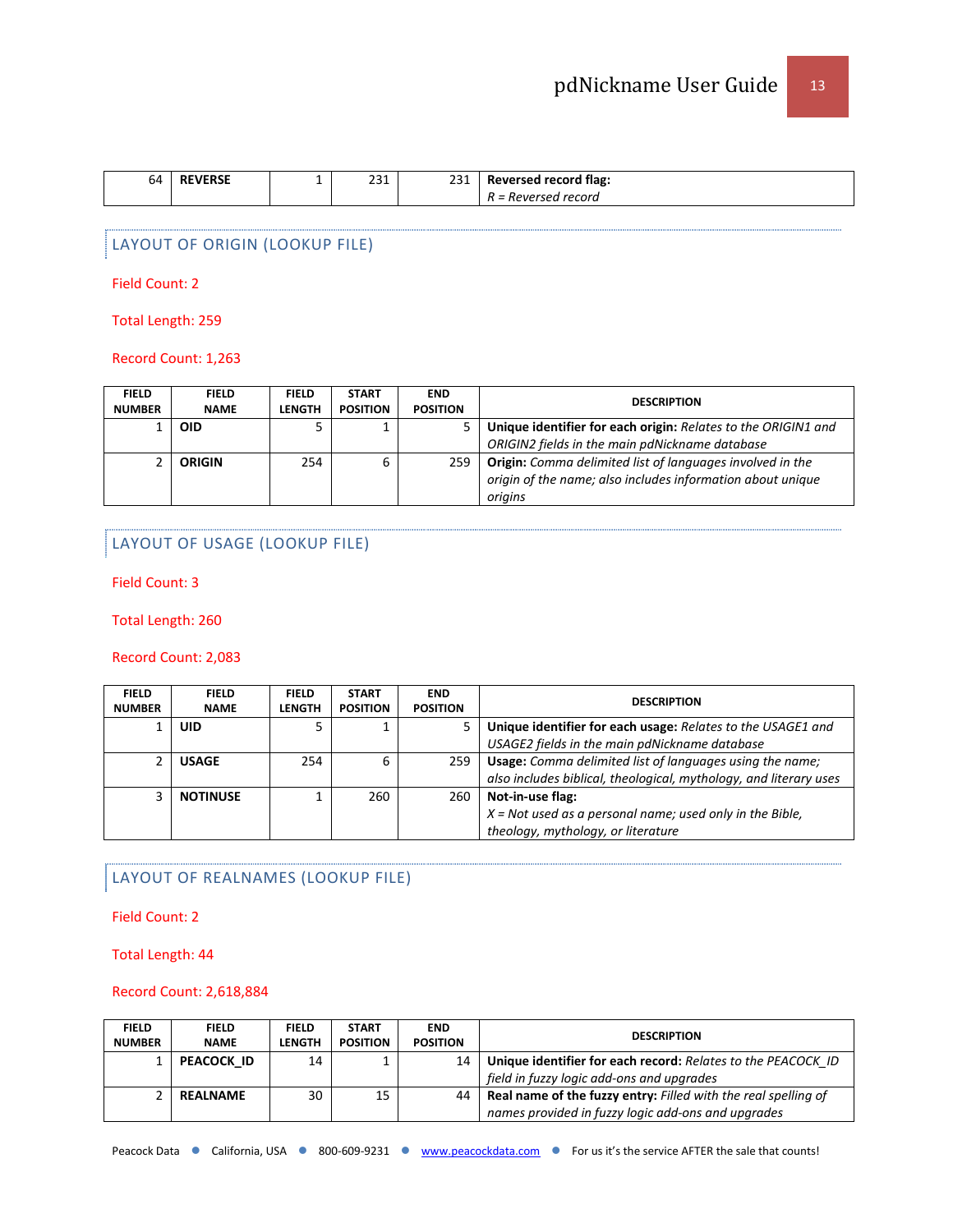## <span id="page-13-0"></span>**USING THE PDNICKNAME DATABASE**

The main *pdNickname* file is organized with two names per record, one in the NAME1 field and the other in the NAME2 field. The relationship between the names is identified in the RELATION field. Additional information, such as gender, type of name, origin of the name, and languages of use, are provided individually for each name in separate fields.

Users can match against records on their lists—typically first name, last name, and address—to determine if two or more records are likely the same individual. *pdNickname* is used to identify first names that match even when they are not an exact match, but rather equivalent, such as a variation or nickname.

# <span id="page-13-1"></span>PEACOCK\_ID FIELD

The first field in the database is PEACOCK\_ID. It provides a unique identifier for each record, but is also equipped with additional functionality. Each begins with the character "n" to identify the database. They have three parts and each part is separated with a hyphen.

The following is the first PEACOCK\_ID in the database:

• **n000001-1-0001** is a complete PEACOCK\_ID; no other record has this same exact identification

#### PARTS OF PEACOCK\_ID

The first part of the PEACOCK ID code (the part before the first hyphen) identifies each unique name on the NAME1 side. A unique name is defined by the spelling of the name, gender, type of name, origin, and usage.

The following is an example of a unique name identification number:

• **n000001** is the first part of a PEACOCK\_ID; it identifies each unique name on the NAME1 side; multiple records can have this same number but each record is showing the same name in a different relationship

The second part (the part before the second hyphen) identifies each type of relationship a unique name on the NAME1 side has with names on the NAME2 side. There are six possible relationship types: Variation, Transcription, Short Form (including Short Form Variation), Diminutive (including Diminutive Variation), Feminine Form, and Masculine Form. Names on the NAME1 side can be involved with up to five of the six relationship types; they cannot be involved with both a Feminine Form and a Masculine Form relationship.

The following is an example of unique name and relationship identification number:

• **n000001-1** are the first and second parts of a PEACOCK\_ID; it identifies each unique name and relationship on the NAME1 side; multiple records can have this same number but each record is showing the same name and relationship paired with a different name on the NAME2 side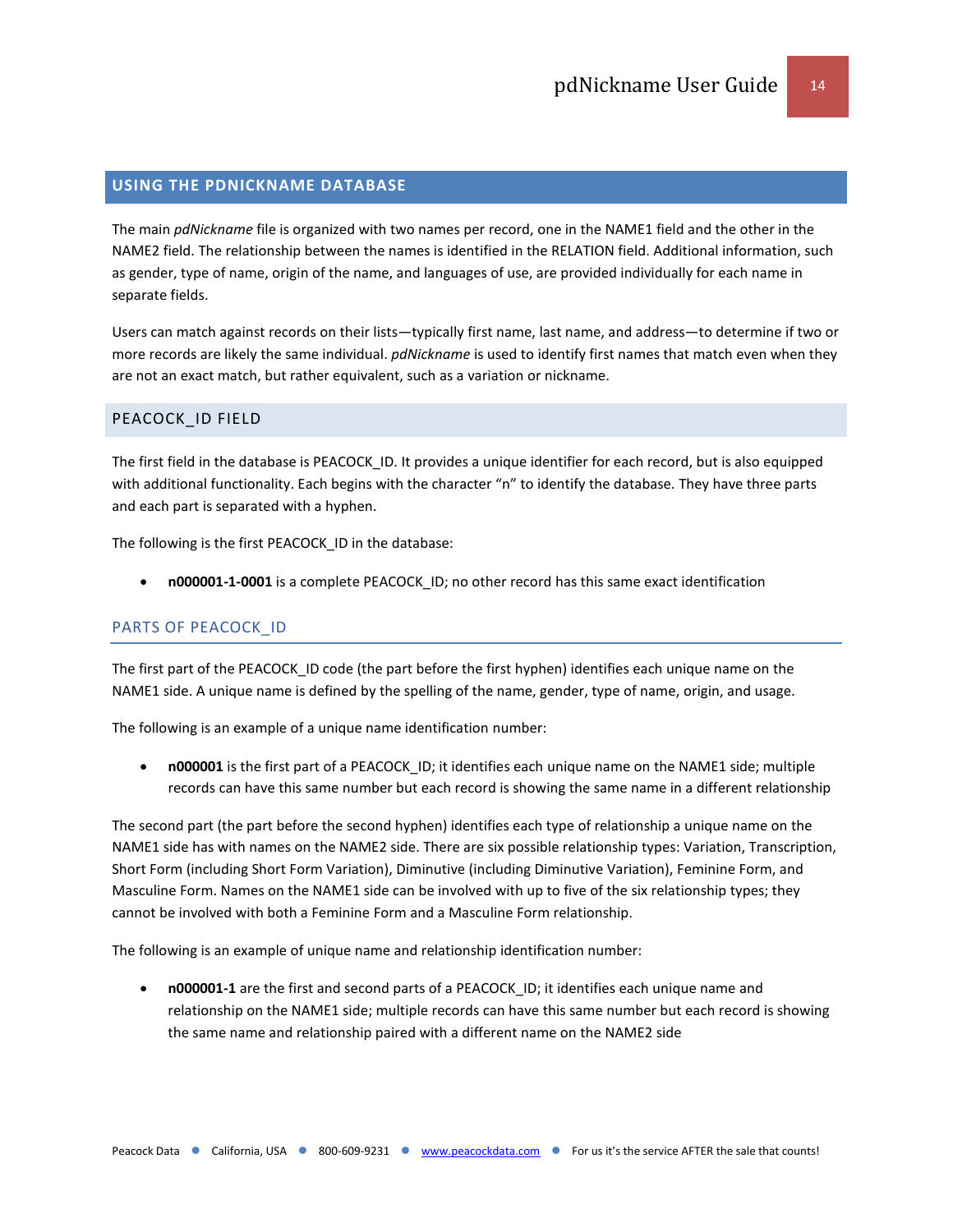The last part (the part following the second hyphen) sequentially identifies each NAME2 that has the same relationship with NAME1. This can be one or hundreds.

The following is an example including the sequential identification:

• **n000001-1-0002** has all three parts of a PEACOCK\_ID; the last part sequentially identifies each NAME2 that has the same relationship with NAME1; no other record has this same exact identification

# SELECTING RECORDS USING PEACOCK\_ID

Users can select all records that have the same relationship with NAME1 by querying on the first two parts of the PEACOCK\_ID (e.g., "n012345-2").

Users can select all records that have any relationship with NAME1 (regardless of the type of relationship) by querying on just the first part of the PEACOCK\_ID (e.g., "n012345").

Note that the PEACOCK\_ID also relates to the *pdGender* database. Review the section o[n Compatibility](#page-27-0) and the *pdGender* documentation for further information.

# <span id="page-14-0"></span>NAME AND GENDER

Each record has two sets of name information, a NAME1 side and a NAME2 side. Each name has the associated gender in the GENDER1 and GENDER2 fields respectively. These will be the same except for opposite gender name formations. The relationship between the names is identified in the RELATION field. Additional information, such as type of name, origin of the name, and languages of use, are provided individually for each name in separate fields.

Users can match against records on their lists—typically first name, last name, and address—to determine if two or more records are likely the same individual. *pdNickname* is used to identify first names that match even when they are not an exact match, but rather equivalent, such as a variation or nickname.

When the first name for one record is NAME1 and for another record is NAME2, the first names for both records are related. It is not necessary to match against GENDER1 and GENDER2, but users can do so if they already know the correct gender. This can increase speed and accuracy when searching unisex name formations.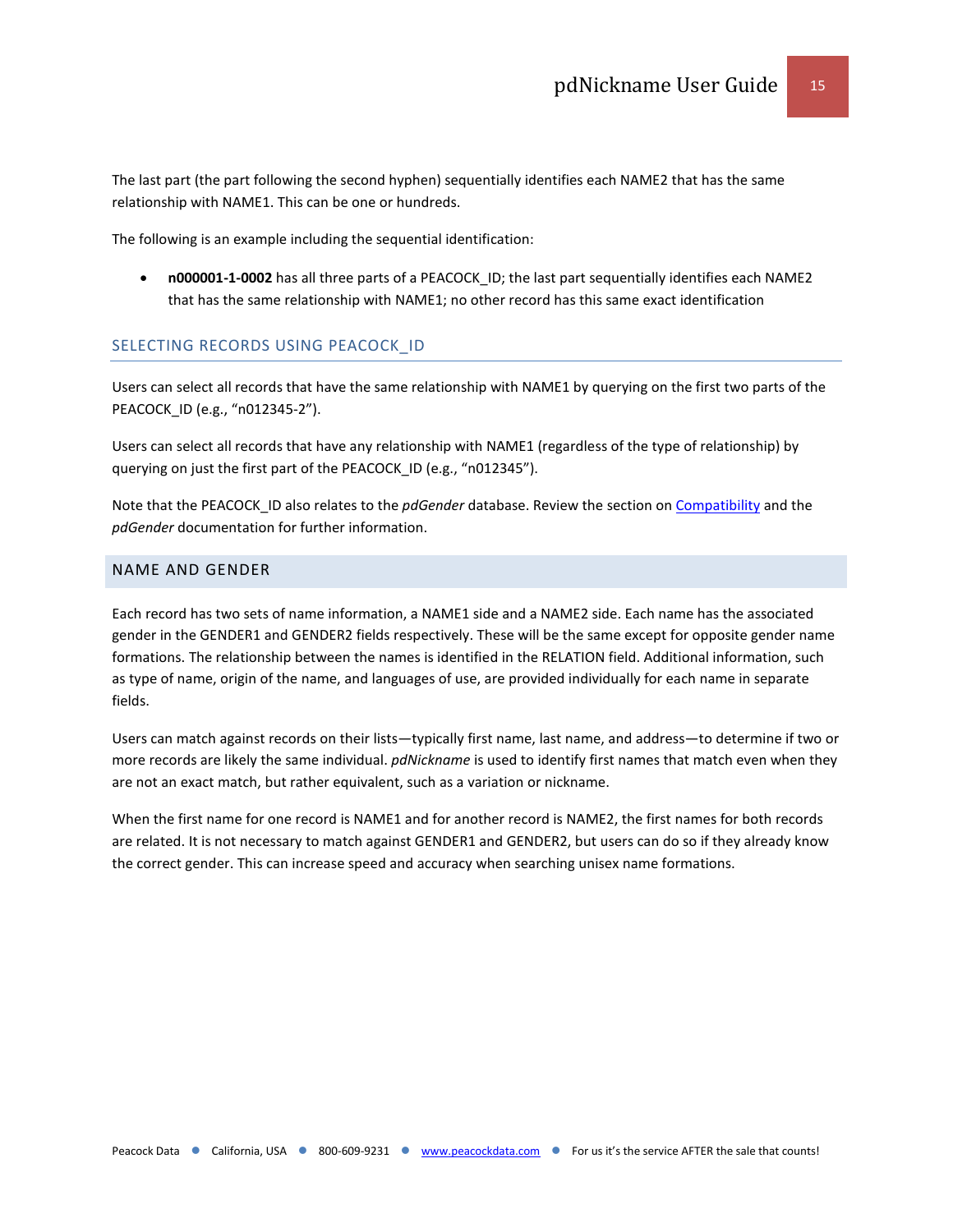#### <span id="page-15-0"></span>NAME TYPE

Each NAME1 and NAME2 is identified by type of name in the TYPE1 and TYPE2 field respectively. Many spellings of names serve multiple types, such as both a variation of another first name as well as usage as a short form nickname or diminutive. Opposite gender forms often serve both as feminine forms or masculine forms as well as variation of other same-gender names. Each formation of the name is included in the database in separate records.

Name types are:

#### BASE NAME

This is the oldest identified formation of a name. Many originated in Antiquity or the Middle Ages, and include Greek, Roman, Hebrew, Ancient Germanic, Old Norse, Old English, Middle English, and Old Spanish, among numerous other name origins.

#### VARIATION

These are spelling alterations of Base Names or other first name Variations. When the alteration arises in the same language and era, it is known as a "variant" of the name. When it arises in another language or era, such as Old English to modern English, it is known as a "form" of the name.

# SHORT FORM

These are nicknames for Base Names and first name Variations. They are commonly based on the first syllable or part of a name, but not always.

#### DIMINUTIVE

These are also used as nicknames for Base Names and first name Variations, but can be a diminutive form of a Short Form nickname as well. They usually include some of the root spelling of the name it is associated with and are typically intended to convey more endearment than Short Form nicknames.

#### FEMININE FORM

These are spelling alterations of male gender Base Names and first name Variations formulated for the female gender.

#### MASCULINE FORM

These are the opposite of Feminine Form names and are much less common. They are spelling alterations of female gender Base Names and fist name Variations formulated for the male gender.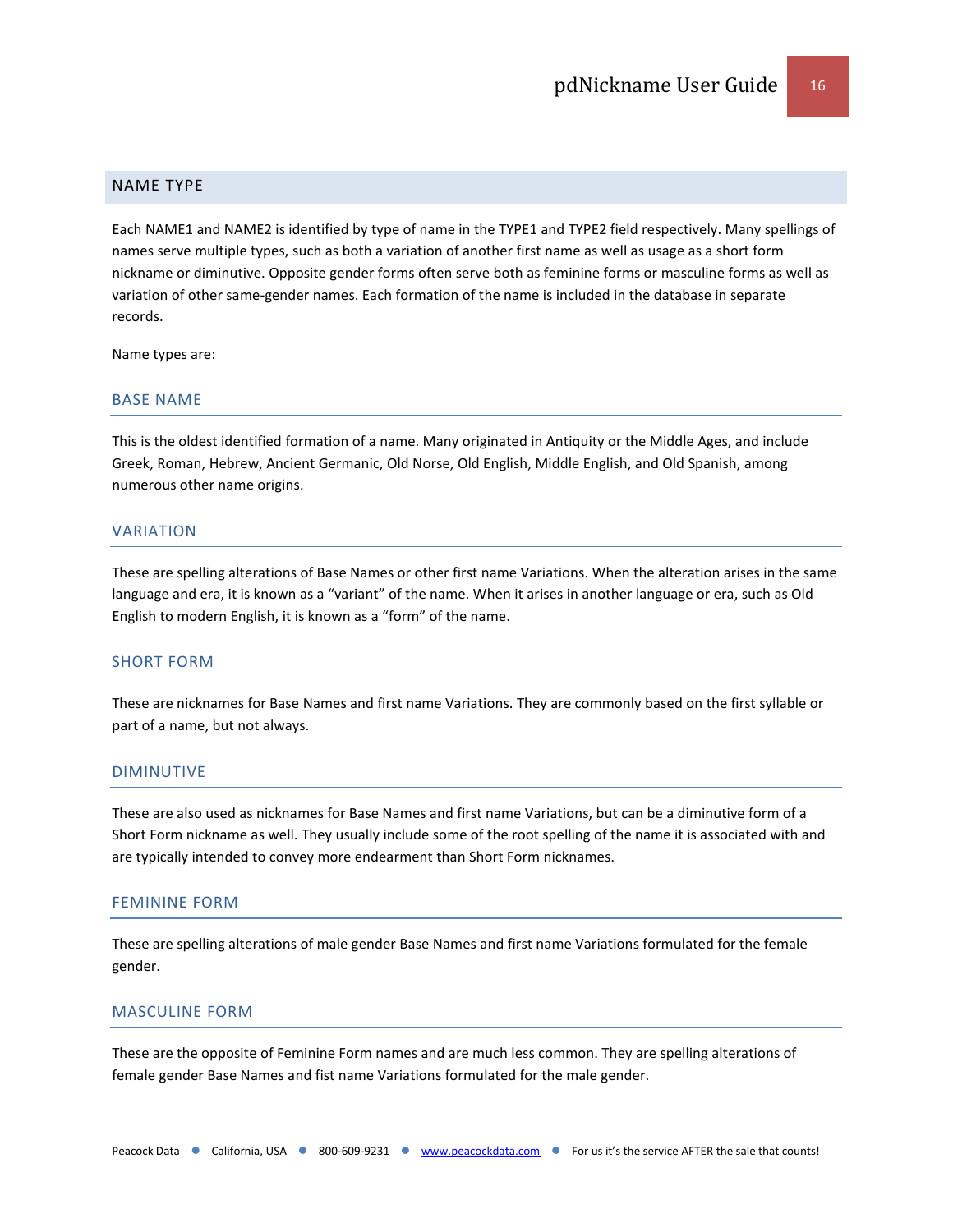#### <span id="page-16-0"></span>RELATIONSHIP BETWEEN NAME PAIRS

The relationship between NAME1 and NAME2 in provided in the RELATION field. The relation is dependent of each specific situation. All relationships are with names of the same gender except Feminine Forms and Masculine Forms which are relationships with names of the opposite gender.

Relationships are:

#### VARIATION

This relationship occurs between Base Names and Variation-type names or between two Variation-type names.

#### **TRANSCRIPTION**

Similar to a Variation relationship, this occurs between transcriptive variations paired with Base Names or Variation-type names. Transcriptions are variations spelled phonetically as they sound to the person hearing and transcribing the name.

# SHORT FORM

This relationship occurs between Short Form-type nicknames paired with Base Names or Variation-type names.

# SHORT FORM VARIATION

This relationship occurs between two Short Form-type nicknames of the same Base Name or Variation-type name.

#### DIMINUTIVE

This relationship occurs between Diminutive-type nicknames paired with Base Names, Variation-type names, or Short Form-type nicknames.

#### DIMINUTIVE VARIATION

This relationship occurs between two Diminutive-type nicknames of the same Base Name, Variation-type name, or Short Form-type nickname.

#### FEMININE FORM

This opposite gender variation relationship occurs with male gender Base Names and Variation-type names.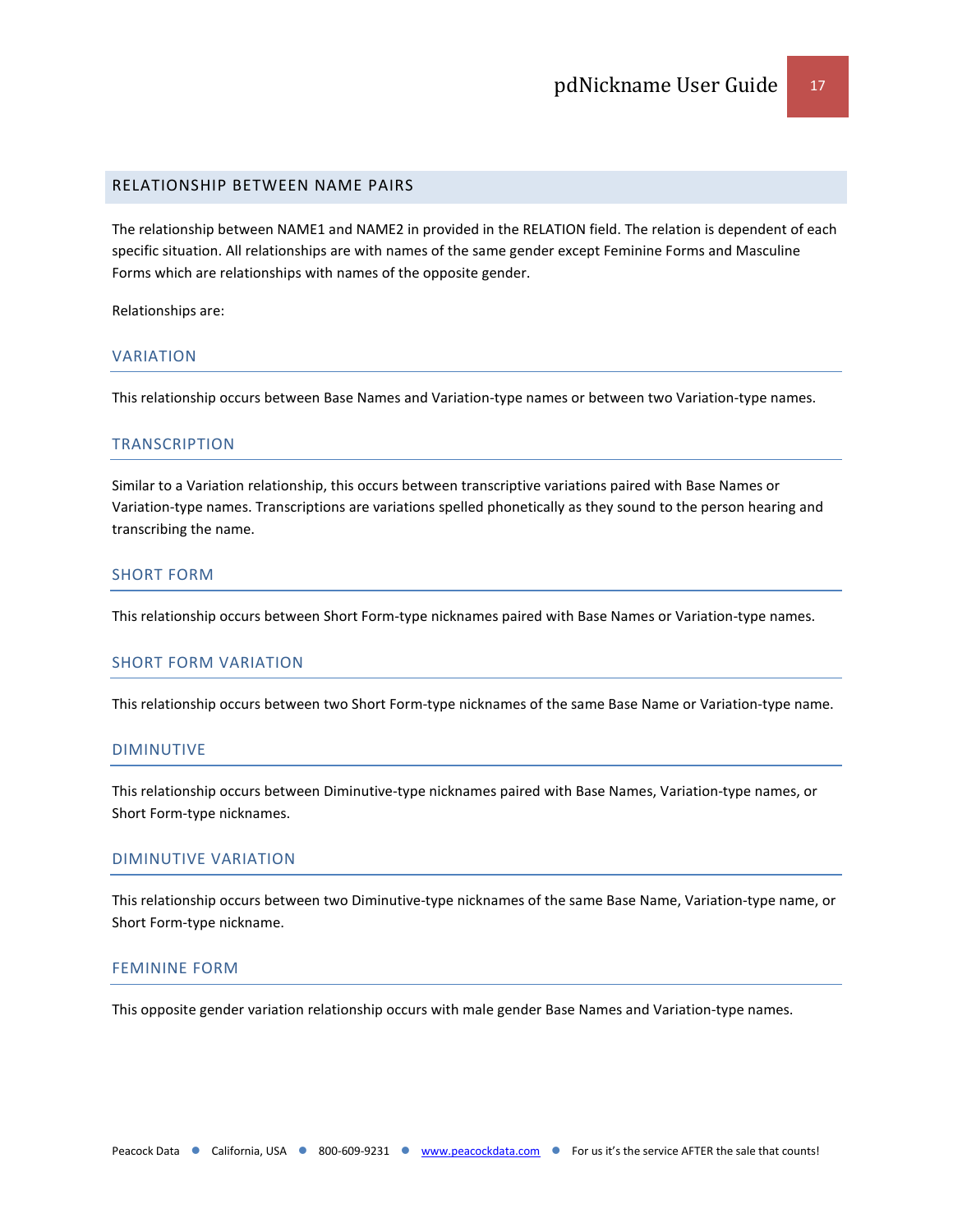#### MASCULINE FORM

The reverse of a Feminine Form relationship, this opposite gender variation relationship occurs with female gender Base Names and Variation-type names.

#### <span id="page-17-0"></span>DERIVED RELATIONSHIPS

The DERIVED field indicates the closeness of the relationship between the two names. If a relationship is derived it means it is not a straight line or direct relationship. There are more Derived relationships than straight-line relationships because, like people, names have fewer close relatives than distant relatives. With Derived relationships, some event or multiple events occur between the formations. Other formations will have occurred earlier, including other first names, surnames (it is not uncommon for a personal name to be revised as a surname which is later revised again as a personal name), as well as other formation events.

While Derived relationships are generally more distant than direct relationships, this does not mean good matches cannot be found among the derived records. This is particularly the case with Short Form and Diminutive relationships. A nickname may have first arisen for an earlier formation but is now is just as common for a later variant or form. In such cases the relationship is not direct, and is therefore labeled derived, but is just as useful.

Note that the closeness between Derived relationships vary—one, two, or several events may occur before the final formation—and Derived records include a few quite distant relatives.

#### IMPORTANT

Derived Diminutives deserve special note and consideration. They are by far the largest segment of name relationships. When a relationship cannot be determined with confidence, it is provided as a Derived Diminutive. This makes sense because many first names also serve as Diminutives at times. Also, when there is conflicting information, usually both or all are included depending on the quality of the sources, first with its most likely relationship or relationships, and again as a Derived Diminutive. This is done to leave placeholders. Future editions of this database will try to merge or otherwise distinguish these records, but for now are left as multiple possibilities. This will occur more frequently for common names because they are covered in a larger number of sources.

Derived Diminutives are also the holding ground of experimental relationship records. These are diverse names associated with each other. In some cases it may be an unusual nickname or byname, or a very common middle name for a particular first name, or a nickname for the middle name.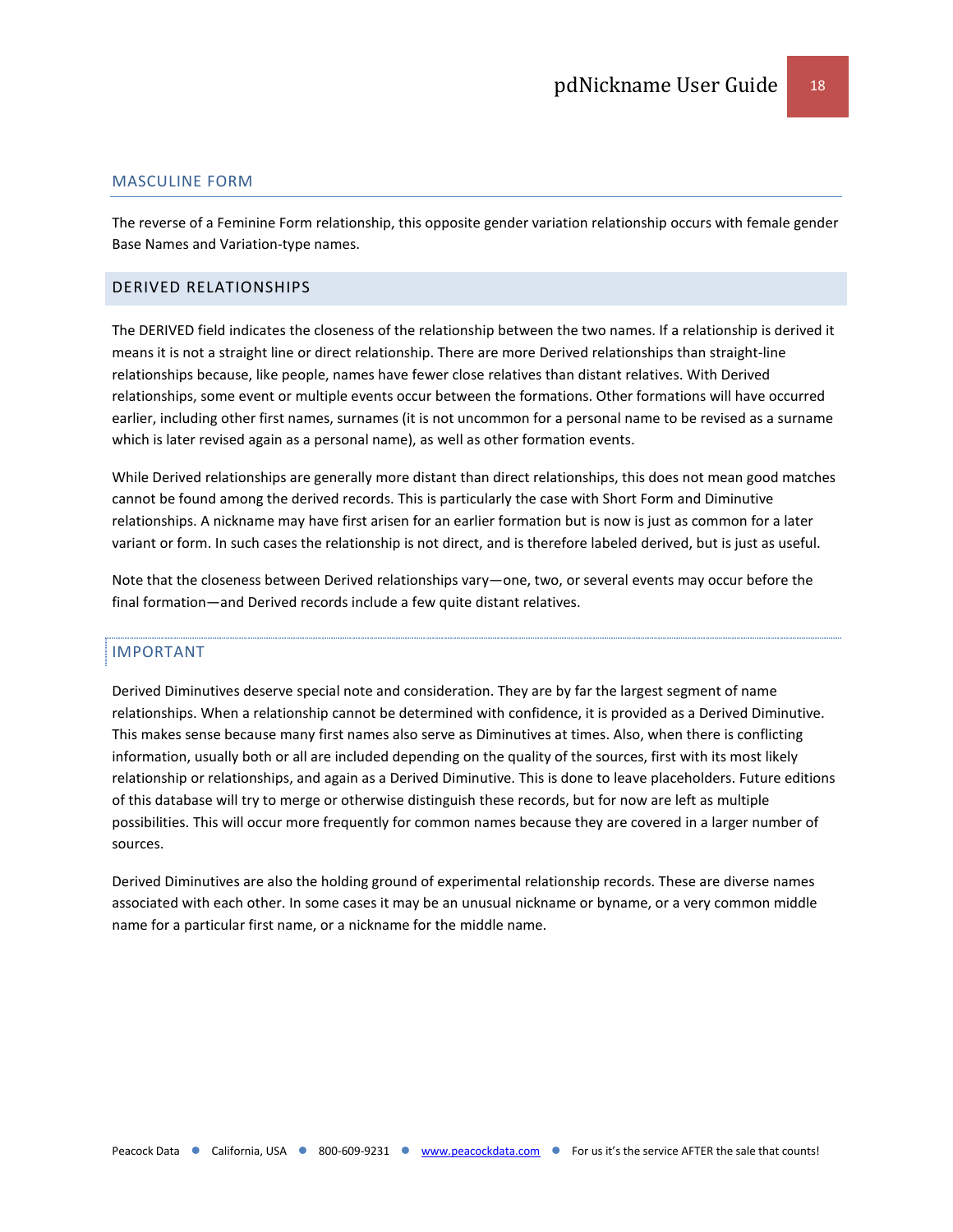# <span id="page-18-0"></span>RELATIONSHIP FLAG

The RELFLAG field is the heart of the *pdNickname* matching system and is designed to provide a confidence level so users can increase their positive hit rate and reduce error rates. This field assigns a level of confidence to each relationship match, and users can sequentially search for names starting at the highest confidence level moving downwards. It is suggested that the confidence level be carried along with the match so lower confidence matches can be filtered separately.

Fuzzy relationship flags apply to *pdNickname Pro*. They also apply to *pdNickname Standard* when fuzzy logic addons or upgrades are appended to the system.

The main relationship flags are coded as follows (highest confidence to lowest confidence):

- 1. Transcription, Variation
- 2. Fuzzy Transcription, Fuzzy Variation, Short Form, Short Form Variation
- 3. Derived Variation, Fuzzy Short Form, Fuzzy Short Form Variation, Diminutive, Diminutive Variation
- 4. Fuzzy Derived Variation, Derived Short Form, Derived Short Form Variation, Fuzzy Diminutive, Fuzzy Diminutive Variation
- 5. Fuzzy Derived Short Form, Fuzzy Derived Short Form Variation, Derived Diminutive, Derived Diminutive Variation
- 6. Fuzzy Derived Diminutive, Fuzzy Derived Diminutive Variation

Note that archaic relationships are filtered from all matches and grouped under a separate code so they can be queried independently or ignored.

Opposite gender relationships (feminine forms and masculine forms) are categorized similarly to the main flags, but using separate codes. Typically matching does not involve these records, but they are useful in some circumstances. If users already have gender in their list, they can match against opposite gender names to determine if a gender was entered incorrectly or the wrong formation of the name used (female and male names are often quite similarly spelled).

Archaic and opposite gender relationships are coded as follows:

A. Archaic

*The following are highest confidence to lowest confidence:*

- B. Feminine Form, Masculine Form
- C. Fuzzy Feminine Form, Fuzzy Masculine Form
- D. Derived Feminine Form, Derived Masculine Form
- E. Fuzzy Derived Feminine Form, Fuzzy Derived Masculine Form

Depending on the makeup of lists, users may also want to experiment with matching on certain languages first and other languages in a second or later round, or matching on common language usages first and rare usages second. Languages of use and rare usages (particularly rare usages of unisex names) are identified for this purpose.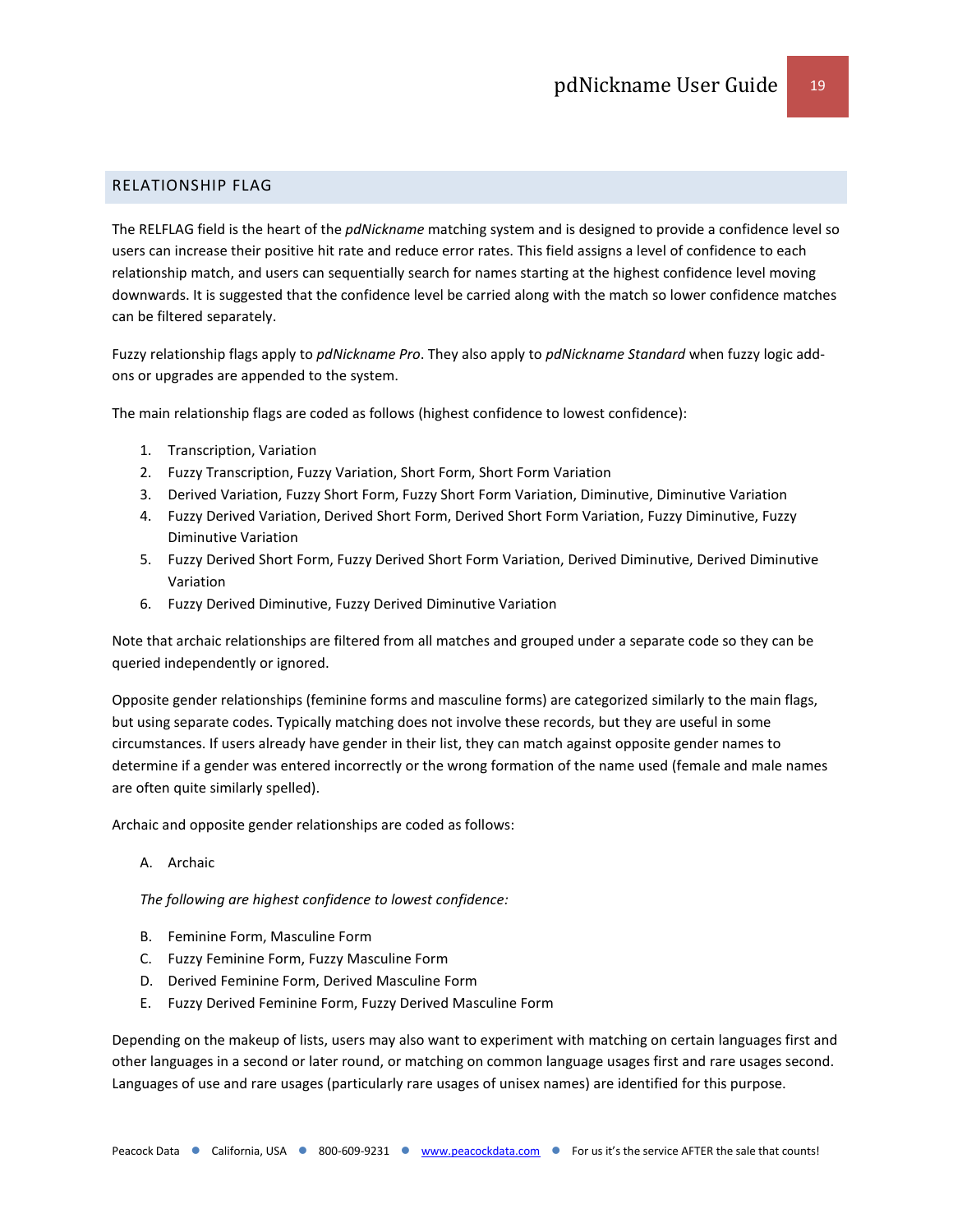#### <span id="page-19-0"></span>FUZZY LOGIC

# *This section applies to pdNickname Pro. It also applies to pdNickname Standard when fuzzy logic add-ons or upgrades are appended to the system.*

The fuzzy logic technology in this software allows matching first name and nickname data that has typographical errors or utilizes stylized spelling methods. When a fuzzy logic record is provided, the fuzzy spelling is identified in the FUZZY field as applying to NAME1 or NAME2. In no cases are both NAME1 and NAME2 fuzzy. The correct spelling of the indicated name is entered in the REALNAME field.

If users filter for records flagged in the FUZZY field, they are likely to see errors they have repeatedly made or seen. In many cases you will have to look close to see the difference, but they are different.

#### TYPOGRAPHICAL ERRORS

A large majority of fuzzy logic records involve common typographical errors. These algorithms look at frequently reversed digraphs (a pair of letters used to make one phoneme or distinct sound), phonetically transcribed digraphs, double letters typed as single letters, single letters that are doubled, and other common data entry issues.

The most likely typographical errors are determined based on the number of letters, the characters involved, where they are located in the name, and other factors. Sometimes, however, a less common error is provided due to filtering criteria. This is usually because one requirement is that fuzzy spellings never formulate a real name already in the database. This sometimes happens and most often because the fuzzy spelling was already a real variation of the same name.

The following are examples of fuzzy logic based on common typographical errors:

|           | <b>NAME1</b>       | <b>FUZZY</b>  | NAME <sub>2</sub> | <b>REALNAME</b>    |
|-----------|--------------------|---------------|-------------------|--------------------|
| Example 1 | ALL                | 1             | AL                | AL                 |
| Example 2 | <b>ROCCO</b>       | $\mathcal{P}$ | <b>ROCO</b>       | <b>ROCCO</b>       |
| Example 3 | <b>CHRISTOPHER</b> | $\mathcal{P}$ | <b>CHRISTOFER</b> | <b>CHRISTOPHER</b> |
| Example 4 | <b>SOHPIA</b>      | 1             | <b>SOPHIA</b>     | <b>SOPHIA</b>      |
| Example 5 | <b>MARGRAET</b>    |               | PEGGY             | <b>MARGARET</b>    |

In *Example 1*, the "L" in "AL" is repeated in NAME1. FUZZY indicates the typographical error is NAME1. REALNAME shows the correct spelling of NAME1.

In *Example 2*, the second "C" in "ROCCO" is left out in NAME2. FUZZY indicates the typographical error is NAME2. REALNAME shows the correct spelling of NAME2.

In *Example 3*, the "PH" digraph in "CHRISTOPHER" phonetically transcribed as "F" in NAME2. FUZZY indicates the typographical error is NAME2. REALNAME shows the correct spelling of NAME2.

In *Example 4*, the "PH" digraph in "SOPHIA" is reversed in NAME1. FUZZY indicates the typographical error is NAME1. REALNAME shows the correct spelling of NAME1.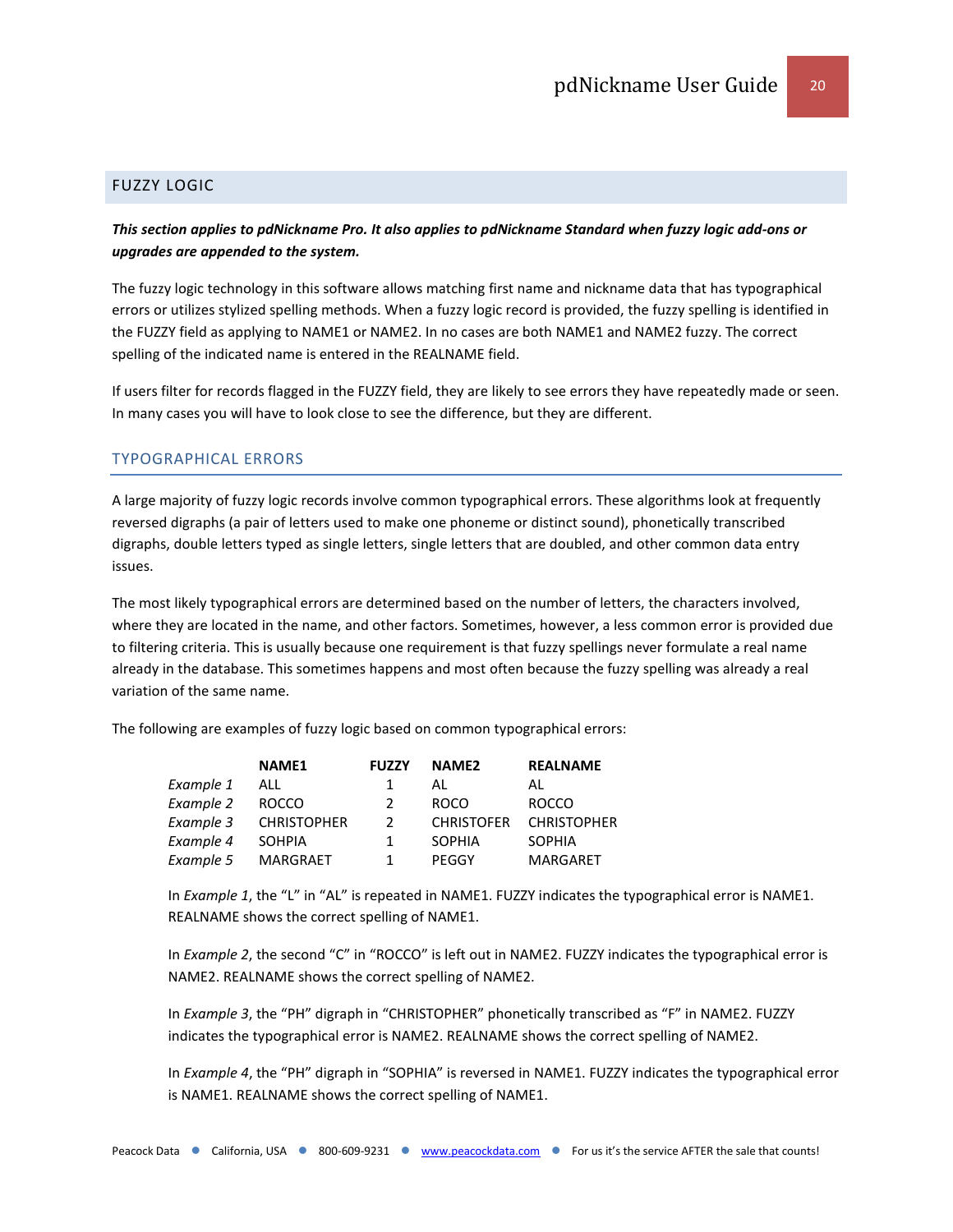In *Example 5*, "MARGRAET" is paired with the diminutive "PEGGY" and FUZZY indicates NAME1 has a typographical error. The "AR" digraph in "MARGARET" is reversed and REALNAME shows the correct spelling of NAME1.

#### STYLIZED SPELLINGS

Other fuzzy logic records involve stylized spelling methods. These algorithms look at non-regular characters such as extended ANSI characters (ASCII values 128 to 255) as well as hyphens, apostrophes, and spaces.

A few of the possible extended characters are "Á" (A-acute), "Ö" (O-umlaut), and "Ñ" (N-tilde). In these cases, "Á" becomes "A" (A-regular), "Ö" becomes "O" (O-regular), "Ñ" becomes "N" (N-regular), and other extended characters are treated similarly.

The following are examples of fuzzy logic with stylized spellings:

|            | <b>NAME1</b>    | <b>FUZZY</b>  | NAME <sub>2</sub> | <b>REALNAME</b> |
|------------|-----------------|---------------|-------------------|-----------------|
| Example 6  | <b>BJORK</b>    | 1             | <b>BJÖRK</b>      | <b>BJÖRK</b>    |
| Example 7  | <b>NICOLÁS</b>  | $\mathcal{P}$ | <b>NICOLAS</b>    | <b>NICOLÁS</b>  |
| Example 8  | <b>ASHTORET</b> | 1             | 'ASHTORET         | 'ASHTORET       |
| Example 9  | ABD-AL-HAMID    | $\mathcal{P}$ | ABDALHAMID        | ABD-AL-HAMID    |
| Example 10 | JUAN MARÍA      | $\mathcal{P}$ | <b>JUANMARIA</b>  | JUAN MARÍA      |

In *Example 6*, NAME1 is spelled with O-regular instead of with O-umlaut.

In *Example 7*, NAME2 is spelled with A-regular instead of with A-acute.

In *Example 8*, NAME1 is spelled without an apostrophe prefix.

In *Example 9*, NAME2 is spelled without hyphens delimiting the name parts.

In *Example 10*, NAME2 is not only spelled without the space between the two parts, but I-acute is also replaced with I-regular.

In all these examples, FUZZY indicates the side without extended characters or stylized spelling and REALNAME shows the name with extended characters or stylized spelling. Notice REALNAME is the same as the names not flagged by FUZZY.

#### IMPORTANT

One type of fuzzy logic record that deserves special attention can be seen in several examples above. You will recognize these when:

• FUZZY = "1" and NAME2 = REALNAME

 $-$  or  $-$ 

 $FUZZY = "2"$  and  $NAME1 = REALNAME$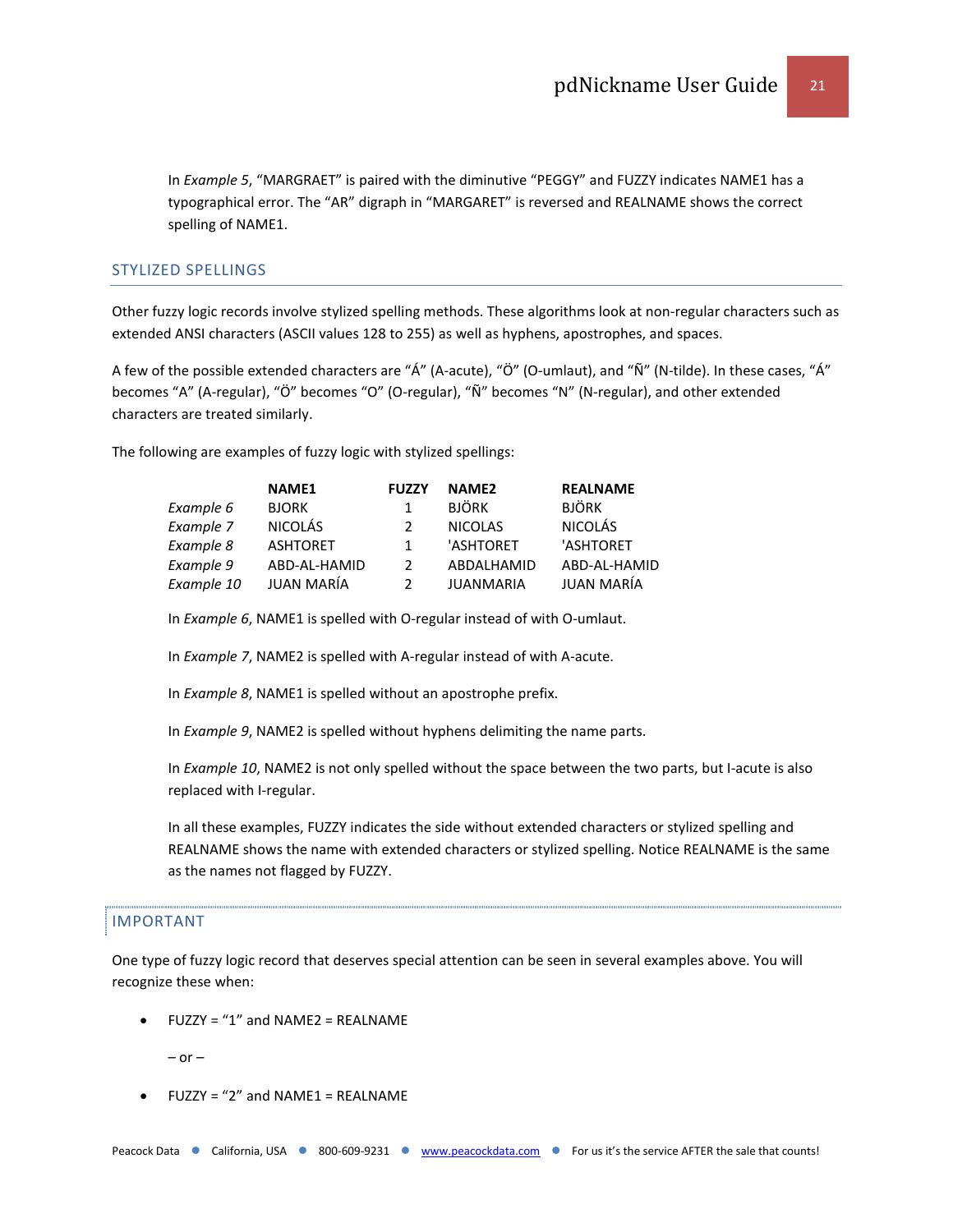In these cases both NAME1 and NAME2 are intended to be the same exact name, only one has a typographical error or stylized spelling.

When fuzzy records do not meet conditions are not met, the names are related, but not the same exact name.

# FUZZY LOGIC ADD-ON PACKS AND UPGRADES

Peacock Data releases additional fuzzy logic records nearly every month for *pdNickname 2.x* in the form of add-on packs which can easily and economically be appended to the main database extending coverage of typographical errors and stylized spelling methods.

The fuzzy logic technology built into the main *Pro* product download is designed to pick up statistically the most likely mistakes and stylizations. *Fuzzy Logic Add-on Packs* are designed to pick up less common mistakes and stylizations.

Add-on packs include new algorithms and randomizers and are fully compatible with both the *Pro* and *Standard* editions of this package.

Those licensing the *Standard* edition can also purchase a *pdNickname Standard to Pro Upgrade Pack* which includes all the fuzzy logic records from the *Pro* edition. Once a *Standard* version is upgraded, it will be the same as the *Pro* edition.

Review the documentation provided with the fuzzy logic add-on packs and upgrades for further instructions.

# <span id="page-21-0"></span>LANGUAGES OF USE

This is an important section of the database with many advanced uses. This information can be combined with the matching of related names, so the most common languages are checked first. It can also be used to gather information on the possible ethnicity and heritage of those on lists. Or it can be used for many purposes not yet thought of because this information was not before available on this scale.

# RARE AND VERY RARE USAGES OF UNISEX NAMES

One of the most useful features of the *pdNickname* database is that rare unisex usages of names by a language are identified so they can be filtered in name matching.

Note the following about rare and very rare usage indicators:

- A rare usage indicates that there is less than about a twenty percent chance the name is that gender; the percentage is more exact for English names where statistics are more plentiful, but approximations are determined for other languages when possible
- English unisex names are also identified as "very" rare when the usage by a gender in the English is less than five percent

It is quite common to find the rare usage to be different genders in different languages, so this factor must be considered separately for each language using the name.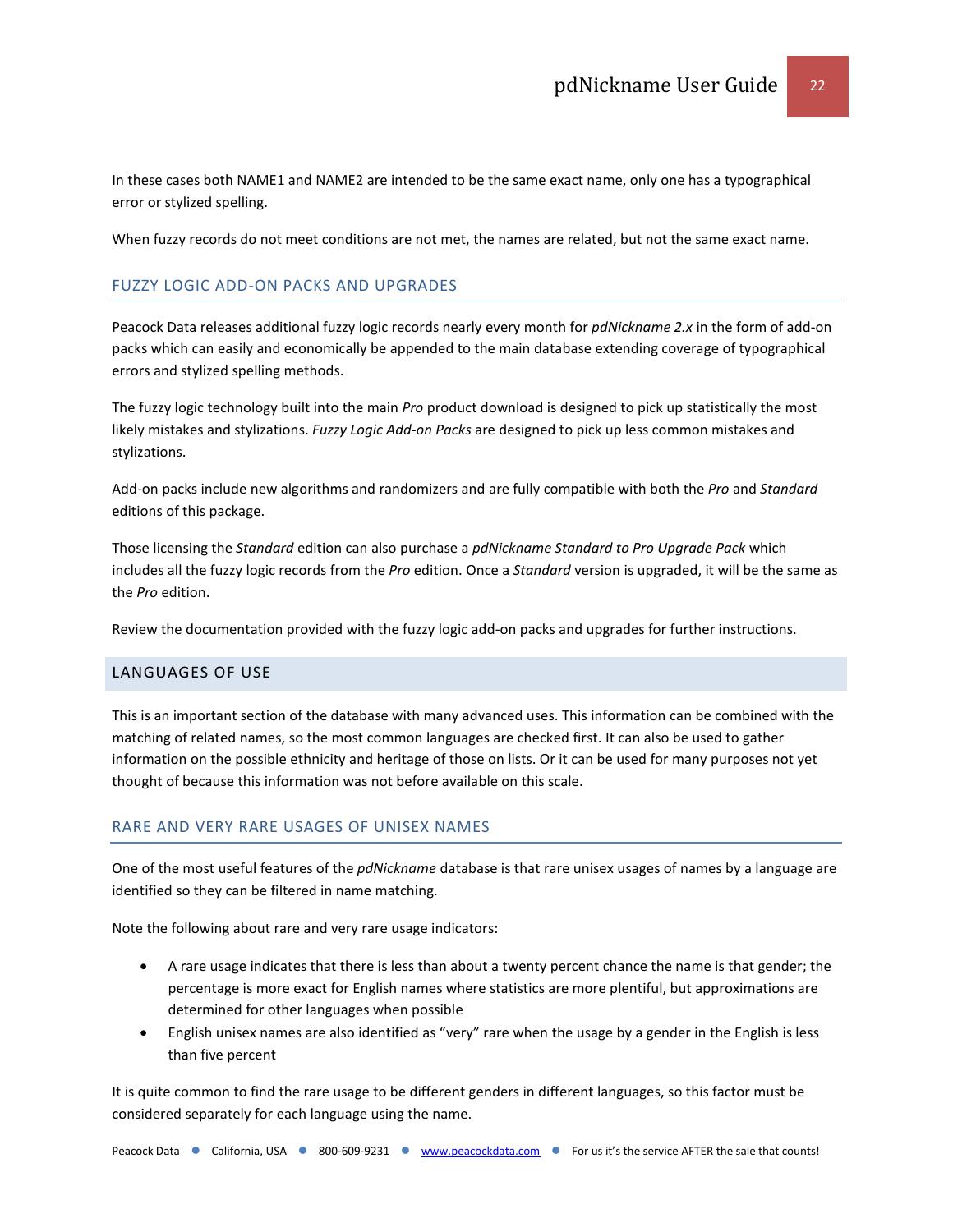Indications for rare usages of non-unisex names also exist in the database. These are based on the accepted understanding of the usage and not necessarily statistics to avoid English receiving a disadvantage over languages for which fewer statistics is available.

Note that rare and very usage indicators should not be compared for different languages, only within the same language. Because a name usage is labeled rare in Spanish and not in English does not mean the name is used less in Spanish than English, rather it means it is rare in Spanish compared to other Spanish names or, if it is a unisex name, rare compared to the Spanish opposite gender usage.

# USING THE USAGE LOOKUP TABLE

The USAGE1 and USAGE2 fields in the main database relate to the UID field in the Usage lookup table. The Usage lookup table is similar the Origin table, except it indicates the languages of use and not the origin of the name. Each record contains a comma delimited list of the languages of use.

Note the usage indicators in the lookup table:

- Languages where the name is in rare usage are indicated with an asterisk (\*) after the name of the language (e.g., "English\*"); for unisex names the indicator is applied to one gender only
- Some English unisex names are identified as "very" rare and have two asterisks (\*\*) after the name of the language (i.e., "English\*\*"); these are also applied to one gender only
- Archaic names from modern languages are identified with "(archaic)" after the name of the language (e.g., "Spanish (archaic)")

Note if there is conflicting information about the Languages of use, usually both or all are included separately depending on the quality of the sources. This is done to leave placeholders. Future editions of this database will try to merge or otherwise distinguish these records, but for now are left as multiple possibilities. This will occur more frequently for common names because they are covered in a larger number of sources.

For those using the database for research, references to biblical, theological, literary, and mythology names are also included in many records. These special uses follow a semicolon (;) and are also comma delimited when more than one special usage exists for a record. Users uninterested in this information can delete everything from the semicolon and beyond without losing any of the language information.

#### USING THE MAIN FILE LANGUAGE FIELDS

Much of the language information from the Usage lookup table has been transferred to fields in the main database for easy access by users. NAME1 and NAME2 have separate language fields. Usually the code is the first letter of the name of the language, but be careful with Arabic. To avoid conflicting with "A" for archaic, "M" and "m" are utilized instead, for Modern Standard Arabic, which developed from the Classical Arabic of the Quran (or Qur'an, Romanized) and Islamic literature from the Early Middle Ages.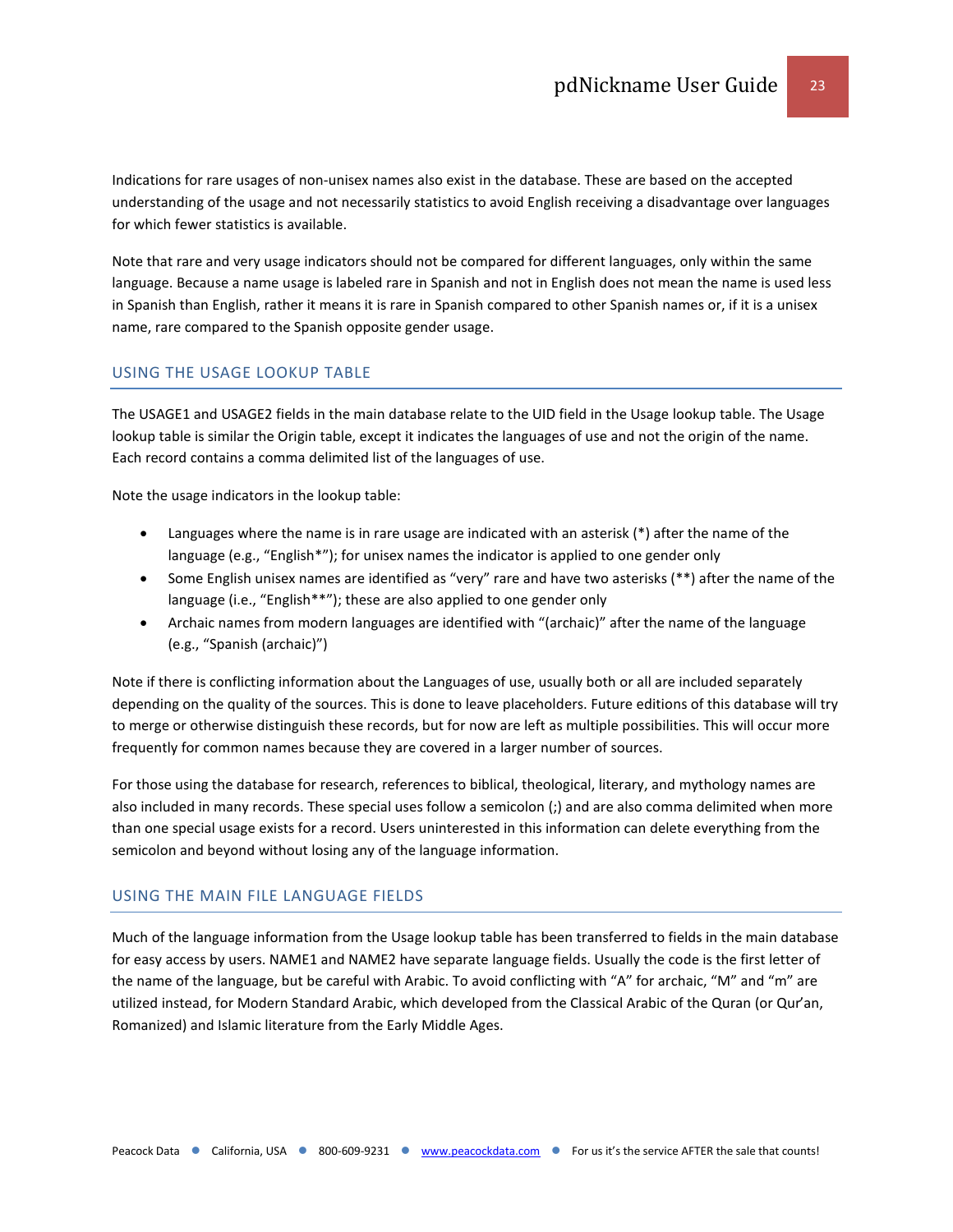Note the usage indicators in the main file language fields:

- Upper case codes indicate common usage (e.g., "S" = common usage in Spanish)
- Lower case codes indicate rare usage (e.g., "s" = rare usage in Spanish)
- V = Very rare usage (English unisex names only)
- $\bullet$  A = Archaic

The languages chosen to duplicate in the main file were selected because they are common in the United States, including for American Latinos, and in other English speaking nations, or represent a minority group most likely to be of particular interest.

The LANGFLAG field is set up to indicate if one or both of the names has the language presented in the main file. These names are more likely to be on American lists, Latino lists, and lists associated with the other presented languages.

In addition to languages, biblical names and names from major mythologies are also identified for both names in the BIBLE1, BIBLE2, MYTH1, and MYTH2 fields respectively.

# <span id="page-23-0"></span>ORIGIN OF NAMES

The origin of each name is also provided in a lookup table similar to the Usage lookup table. This information will be of more interest to students, teachers, and researchers working in the fields of anthroponymy, onomatology, ethnology, linguistics, and related fields. It may be of less interest to businesses and organizations working with lists of names and can be skipped by these users. For those interested it will explain the naming conventions in relation to historic periods. Be prepared for a lot of dates and historical reference points.

Note if there is conflicting information about the origin of a name, usually both or all are included depending on the quality of the sources. This is done to leave placeholders. Future editions of this database will try to merge or otherwise distinguish these records, but for now are left as multiple possibilities. This will occur more frequently for common names because they are covered in a larger number of sources.

# USING THE ORIGIN LOOKUP TABLE

The ORIGIN1 and ORIGIN2 fields in the main database relate to the OID field in the Origin lookup table. Here you will find a comma delimited list of the languages the name was formulated in.

Origin information also indicates if the name is modern or from an earlier era, including Ancient names (those arising during Antiquity) and names from the Middle Ages.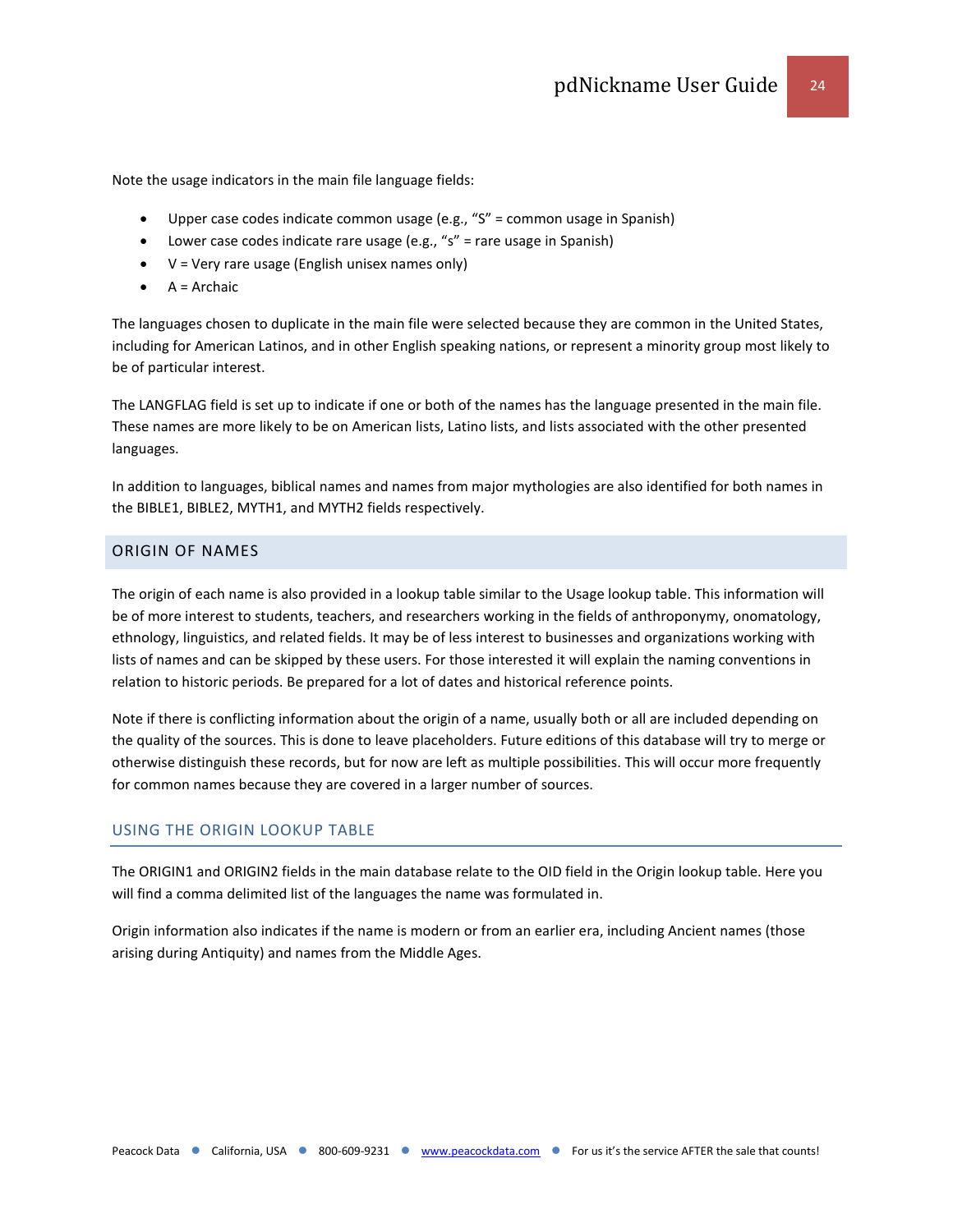## ANTIQUITY

Ancient names include:

- Ancient Egyptian: attested from 3400 BC making it one of the earliest known written languages (along with Sumerian)
- Sumerian: the language of ancient Sumer, spoken in southern Mesopotamia (modern Iraq) and closely related to Akkadian, it is attested from 3350 BC making it one of the earliest known written languages (along with Egyptian); it was slowly replaced by Akkadian between the 3 $^{\rm rd}$  to the 2 $^{\rm nd}$  millennia BC but continued as a classical language until about 100 AD
- Akkadian: spoken in ancient Mesopotamia from the 29<sup>th</sup> through 8<sup>th</sup> centuries BC, including during the Akkadian Empire (ca. 2334–2193 BC), it is closely related to and replaced Sumerian, and is the earliest attested Semitic language; academic and liturgical use continued until about 100 AD
- Aramaic: a Northwest Semitic language subfamily (which includes Hebrew and Phoenician)
- Greek: spoken on the Balkan Peninsula since the  $3^{rd}$  millennium BC, and the oldest recorded living language, its earliest attested written evidence is the Linear B clay tablet found in Messenia which dates to between 1450 and 1350 BC
- Hittite: spoken by the Hittites, an ancient Anatolian people who established an empire at Hattusa in north-central Anatolia around 1600 BC, it is attested to about the 19<sup>th</sup> century BC and remained in use until about 1100 BC
- Hebrew: a West Semitic language, closely related to Phoenician, historically regarded as the tongue of the Israelites (meaning, "Children [or Sons] of Israel", its earliest attested written evidence, in form of primitive drawings, dates from the  $10^{th}$  century BC; it was nearly extinct as a spoken language by late Antiquity, but continued to be used as a literary language and as the liturgical language of Judaism, until its revival as a spoken language in the late  $19<sup>th</sup>$  century
- Phoenician: a Northwest Semitic language, closely related to Hebrew, originally spoken in the ancient coastal Mediterranean region of Canaan (roughly corresponding to the Levant) and attested from the 10<sup>th</sup> until the early  $4^{th}$  century BC
- Ancient Macedonian: spoken during the 1<sup>st</sup> millennium BC in the ancient Kingdom of Macedonia (or Macedon) in the northeastern part of the Greek peninsula; marginalized by Hellenistic influences, it gradually fell out of use during the  $4<sup>th</sup>$  century BC
- Roman: spoke Archaic Latin during the Roman Kingdom (753—509 BC) through most the Roman Republic (509—27 BC), replaced by Classical Latin around 75 BC; due to Roman conquests, Latin spread to many Mediterranean and some northern European regions; although considered a "dead" language, Latin is still used in the creation of new words and names in modern languages
- Proto-Germanic: dating to the Nordic Bronze Age in Scandinavia (ca. 1700–500 BC)
- Ancient Celtic: dating from the British Iron Age (ca. 600 BC—100 AD) through Antiquity
- Ancient Germanic: dating from the Pre-Roman Iron Age culture in Scandinavia, northern Germany, and the Netherlands north of the Rhine River (ca. 500—100 BC) through Antiquity

Late Greek and Late Roman names date from late Antiquity and the early Byzantine period. Late Antiquity is generally considered from the end of the Roman Empire's crisis of the 3<sup>rd</sup> century (ca. 235–284) to the reorganization of the Eastern Roman Empire under Byzantine Emperor Heraclius and the Islamic conquests during the early and mid  $7<sup>th</sup>$  century.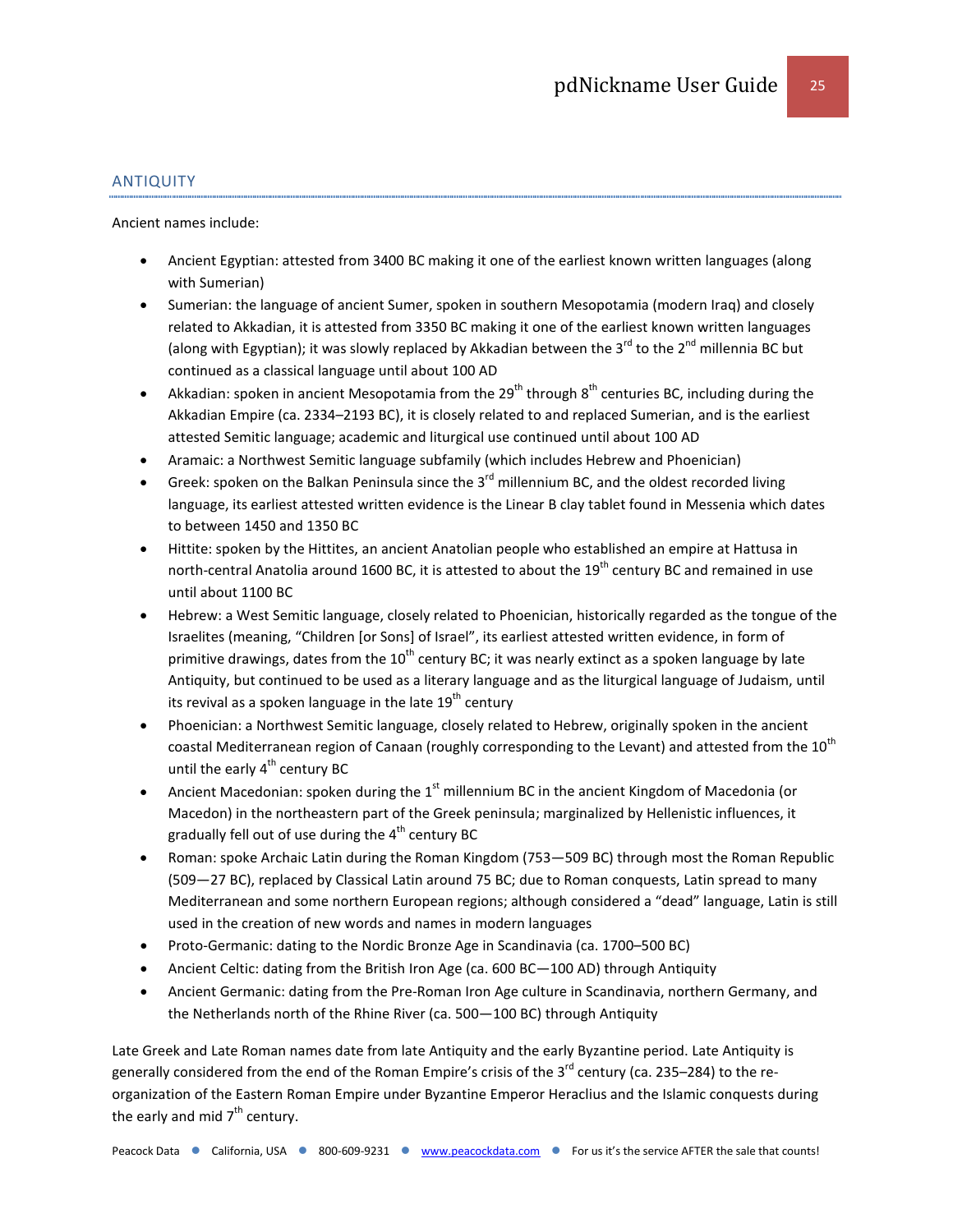Coptic Egyptian is the later stages of the Egyptian language spoken from the  $2^{nd}$  until the  $17^{th}$  century. Today Egyptians mainly speak a dialect of Modern Standard Arabic. Coptic Egyptian is still used as the liturgical language of the Coptic Church.

#### MIDDLE AGES

Almost all historians agree the Middle Ages began when the political structure of Western Europe changed at the end of the united Roman Empire (476 AD). In the database names dating from the Early Middle Ages (which followed the decline of the Western Roman Empire and is sometimes called the Dark Ages due to the relative scarcity of literary and cultural output during most of the era) are usually prefixed with "Old" such as Old English (which is Anglo-Saxon) and Old Spanish (which still continues as a liturgical language but with a modernized pronunciation). Galician-Portuguese is an exception, but it is also secondarily known as Old Portuguese. Note that Galician-Portuguese is a different language than modern Galician. This is also true of Ancient Macedonian and Macedonian; the latter is a modern South Slavic language.

Many languages went through significant changes during the High Middle Ages (a period of rapid population growth and social and political change in Europe from about the 11<sup>th</sup> through the 13<sup>th</sup> century) or by the Late Middle Ages (when prosperity and growth in Europe came to a halt and the population experienced a series of famines and plagues). Languages developing in this period are prefixed with "Middle", or in some cases "Medieval" depending on the accepted terminology.

After Duke William II of Normandy conquered England and killed King Harold II at the Battle of Hastings (1066), the invading Normans and their descendants replaced the Anglo-Saxons as the ruling class of England. French influences were absorbed into the English language, and Old English slowly evolved into Middle English between the 12<sup>th</sup> and 15<sup>th</sup> century, additionally aided by influences from the Latin language of the church and the invention of the printing press. Nevertheless, Old English was still used throughout the Plantagenet era (1154–1485), a few years beyond the time Constantinople was finally captured by the Ottoman Turks marking the final end of the Roman Empire (1453), the conclusion of the Middle Ages in the minds of many historians. Of course others cite the Battle of Bosworth Field which established the Tudor dynasty and an era of expansion for England (1485), the conquest of Granada and its annexation by Castile ending Islamic rule (1492), the discovery of the Americas by Christopher Columbus (also 1492), the death of Queen Isabella I of Castile (1504), the death of her spouse King Ferdinand II of Aragon (1516), and the Protestant Reformation (1517) as more appropriate cutoff points, often influenced by the nationality of the historian.

There was no similar revision during the High or Late Middle Ages in many languages, including Spanish, and they do not have a generally recognized middle variety.

Tiberian Hebrew is the canonical pronunciation of the Hebrew Bible (or Tanakh) committed to writing by Masoretic scholars living in the Jewish community of Tiberias in ancient Palestine (ca. 750-950). It is written in a form of Tiberian vocalization dating from the  $8<sup>th</sup>$  century, but the oral tradition it reflects has ancient roots. Tiberian pronunciation of Hebrew is considered by textual scholars to be the most exact and proper pronunciation of the language as it preserves the original Semitic consonantal and vowel sounds of ancient Hebrew.

Ashkenazi Hebrew is the pronunciation system for Biblical and Mishnaic Hebrew favored for liturgical use in Ashkenazi Jewish practice in Central and Eastern Europe. Until the middle of the 20<sup>th</sup> century, most American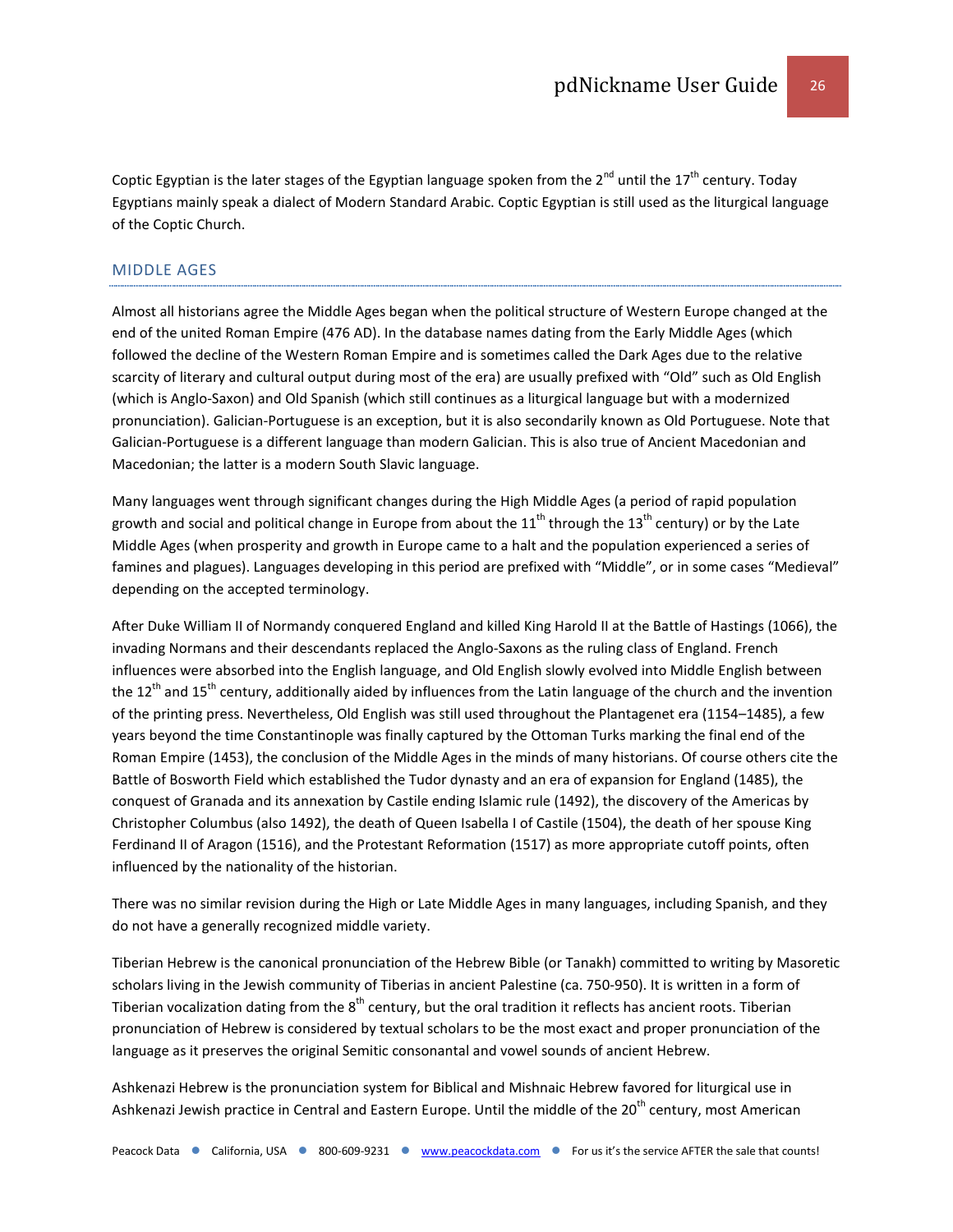synagogues used the Ashkenazic Hebrew pronunciation, as the majority of American Jews were of Ashkenazic descent. After the creation of the State of Israel in 1948, however, there has been a gradual shift in American congregations toward using Sephardic Hebrew because it is the standard pronunciation used in Israel.

Much is unknown about the origin of the Yiddish, a High German language written in the Hebrew alphabet, because most speakers were exterminated in the Holocaust. The consensus among scholars is it emerged among the Ashkenazi Jews in Central Europe between the  $10^{th}$  and  $12^{th}$  centuries and later spread to Eastern Europe in the  $16<sup>th</sup>$  century.

#### MODERN

Language formations after the Middle Ages are usually know as modern.

There is frequently confusion about the development of the three modern strains of Gaelic: Irish, Scottish, and Manx. All three sprang from Middle Irish which came from Old Irish.

#### UNIQUE ORIGINS

Many records also provide additional information about unique origins. These follow a semicolon (;) and are not comma delimited, however commas may be used for punctuation. When a unique origin has more than one element, semicolons delimitate each element. All language information is provided before the first semicolon.

Unique origins include:

- Latinized, Latinate, Hellenized, and anglicized names
- Literary names created by authors, composers, and poets
- Names that became known through historical events
- Bynames: a familiar name for a person, similar to a nickname, that is often used as a replacement for a personal name—for example, Rocky is a common byname for some boxers
- Roman family names
- Roman cognomens: originally nicknames that were later utilized to augment family names to identify a particular branch within a family or family within a clan
- Roman praenomens: early personal name chosen by the parents of a Roman child originally bestowed the eighth day after the birth of a girl, or the ninth day after the birth of a boy; the praenomen would then be formally conferred a second time when girls married, or when boys reaching manhood and assumed the toga virilis (which in the case of Romans boys was about age 14 or 15)
- Occupational surnames
- Patronymic surnames
- Toponymic (habitational) surnames
- Other surnames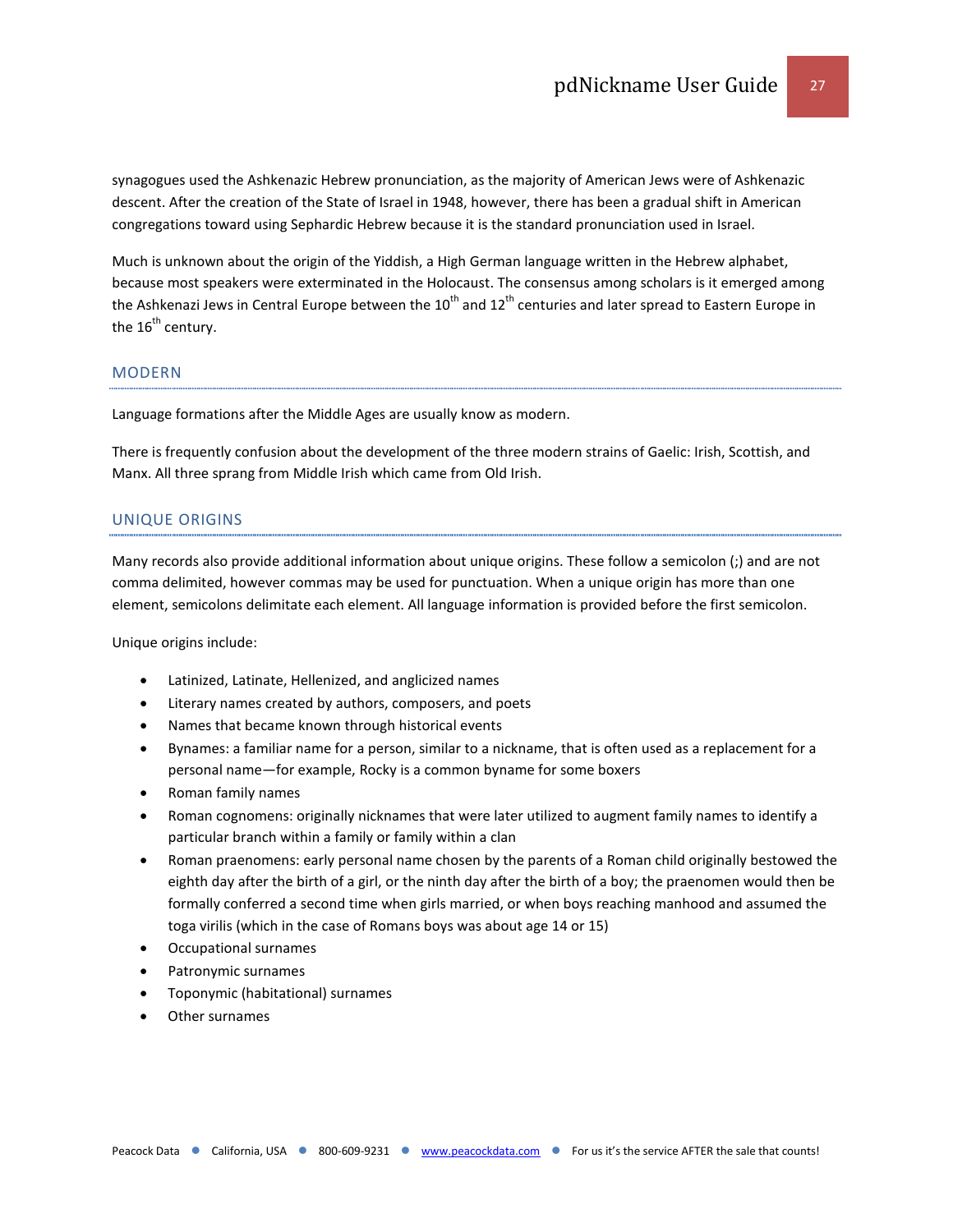# <span id="page-27-0"></span>REVERSE RECORDS

All records are repeated with the information reversed so users need to search for name pairs in only one direction to find all relationships. Reversed records are identified with an "R" in the REVERSE field. Users who do not want the reversed information can filter out all records flagged in the REVERSE field and still retain all name information from the database.

Note that there are slightly fewer reverse records than regular records because some reverse records are filtered out in unusual situations when they form a duplication of information already in the database.

#### <span id="page-27-1"></span>**COMPATIBILITY**

To ensure compatibility with any operating system and database platform, *pdNickname* is provided in multiple file formats and utilizes only the ANSI character set (ASCII values 0 to 127 and extended values 128 to 255).

#### <span id="page-27-2"></span>USING PDNICKNAME WITH PDGENDER

*pdNickname* and *pdGender* make excellent partners. They have been developed to be fully compatible and are comprised of the same set of names. For every name, gender, origin, usage, and relationship type in the *pdNickname* database, there is a corresponding record in the *pdGender* database linked by an identification number.

Note that *pdNickname* is not required to use *pdGender* but they are highly attuned to work together.

The PEACOCK\_ID identification numbers in the *pdGender* database (except the first character) match the same names and PEACOCK\_ID numbers in the *pdNickname* database associated with an indicated relationship type. If users search on only the identification numbers before the hyphen, they can query all records for those names in *pdNickname* regardless of relationship.

Of course the converse is true, and *pdNickname* users can look up the gender in *pdGender* using the identification numbers before the first or second hyphen (both will work equally as well).

The PEACOCK\_ID identification numbers in the *pdNickname* database are longer because they have an additional sequence for each individual association with the relationship, which can be hundreds.

The names in *pdNickname Pro* are in *pdGender Pro*, and the names in *pdNickname Standard* are in *pdGender Standard*. *pdGender* contains one record for each relationship type names have in *pdNickname,* and records are repeated when multiple relationships exists. The type of relationship is provided in the RELATION field of both databases.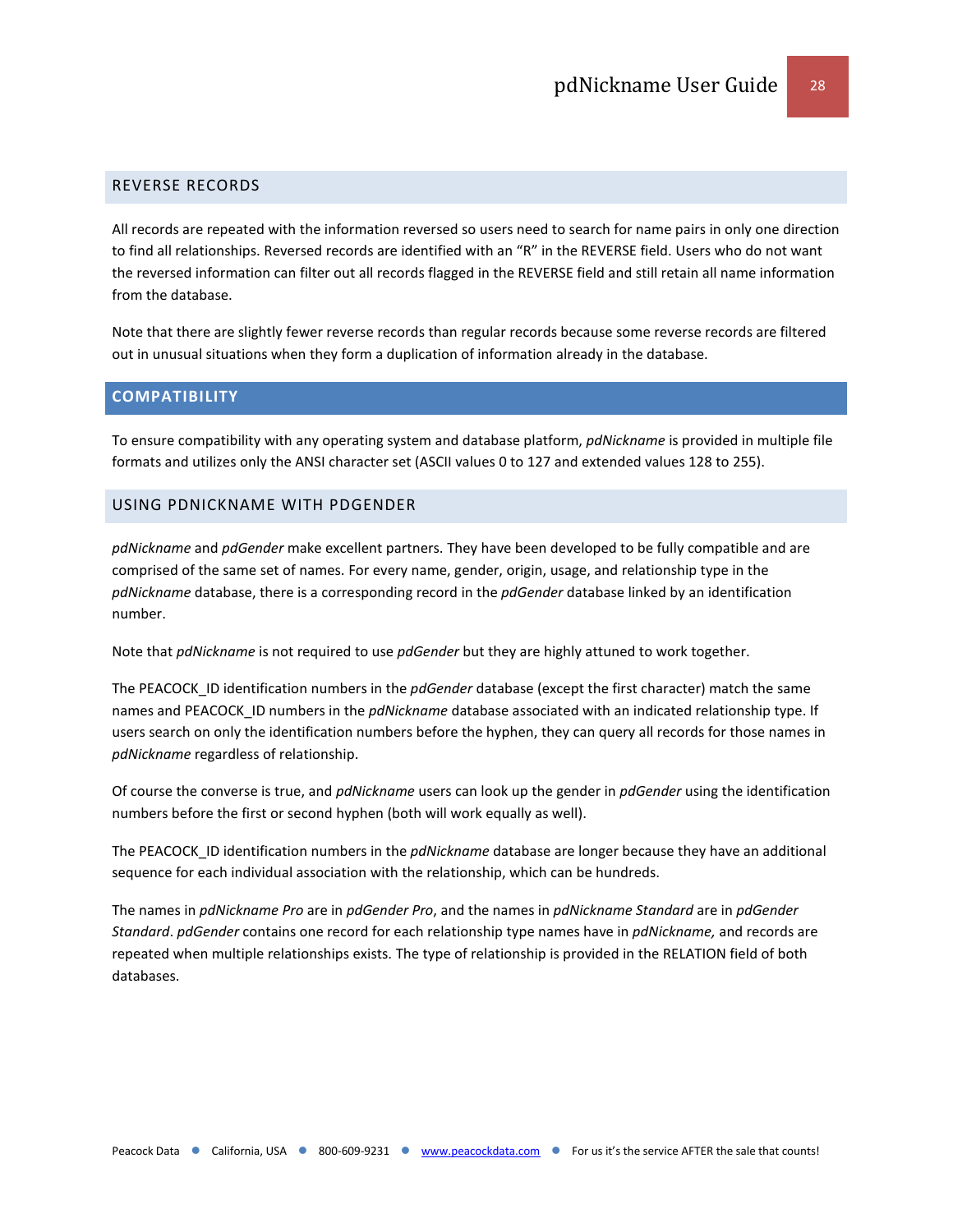## <span id="page-28-0"></span>**USER GUIDE UPDATES**

User guides are updated based on information gained from user experience. It is suggested that users regularly check the Support section of the Peacock Data website for updates. Look for a date newer than the date below:

**The publication date of this guide is:** May 1, 2014.

#### <span id="page-28-1"></span>**DATABASE VERSION NUMBER**

Depending on the file format, the version number of each copy of *pdNickname* is written in the first or second row of the first or second column of all database files in **X.X.X** format. The first number is the main version number of the release. The number after the first dot is the update for the version indicated. The number after the second dot references a minor revision.

# <span id="page-28-2"></span>**SITE LICENSE**

*Peacock Data's site licenses are designed to be fair. They are broader than most software licenses in that they allow installation on not one but all computers in the same building within a single company or organization. We ask users to honor these simple rules so Peacock Data can continue bringing great products to users.*

#### THE USE OF *PDNICKNAME* IS GOVERNED BY THE FOLLOWING SITE LICENSE

- I. This Site License grants to the Licensee the right to install the licensed version of **pdNickname** including licensed add-on packs and upgrade packs (hereinafter, 'information') on all computers in the same building within a single company or organization. Separate Site Licenses must be purchased for each building the information is used in.
- II. The information may only be used by the employees of the Licensee. If the Licensee is an educational institution, the data may only be used by enrolled students, faculty, teaching assistants, and administrators.
- III. Temporary employees, contractors, and consultants of the Licensee who work on-site at the Licensee's facility may also use the information in connection with the operation of the business of the Licensee. Any copies of the information used by temporary employees, contractors, and consultants must be removed from such individual's computers once they cease working at the Licensee's facility.
- IV. The information cannot be used to provide services or products to customers or other third parties, whether for-profit or given away. A Developer License must be purchased separately by the Licensee to incorporate the information in for-profit services and products.
- V. The Licensee is required to use commercially reasonable efforts to protect the information and restrict network or any other access to the information by anyone inside or outside of the Licensee's facility who is not authorized to use the information.